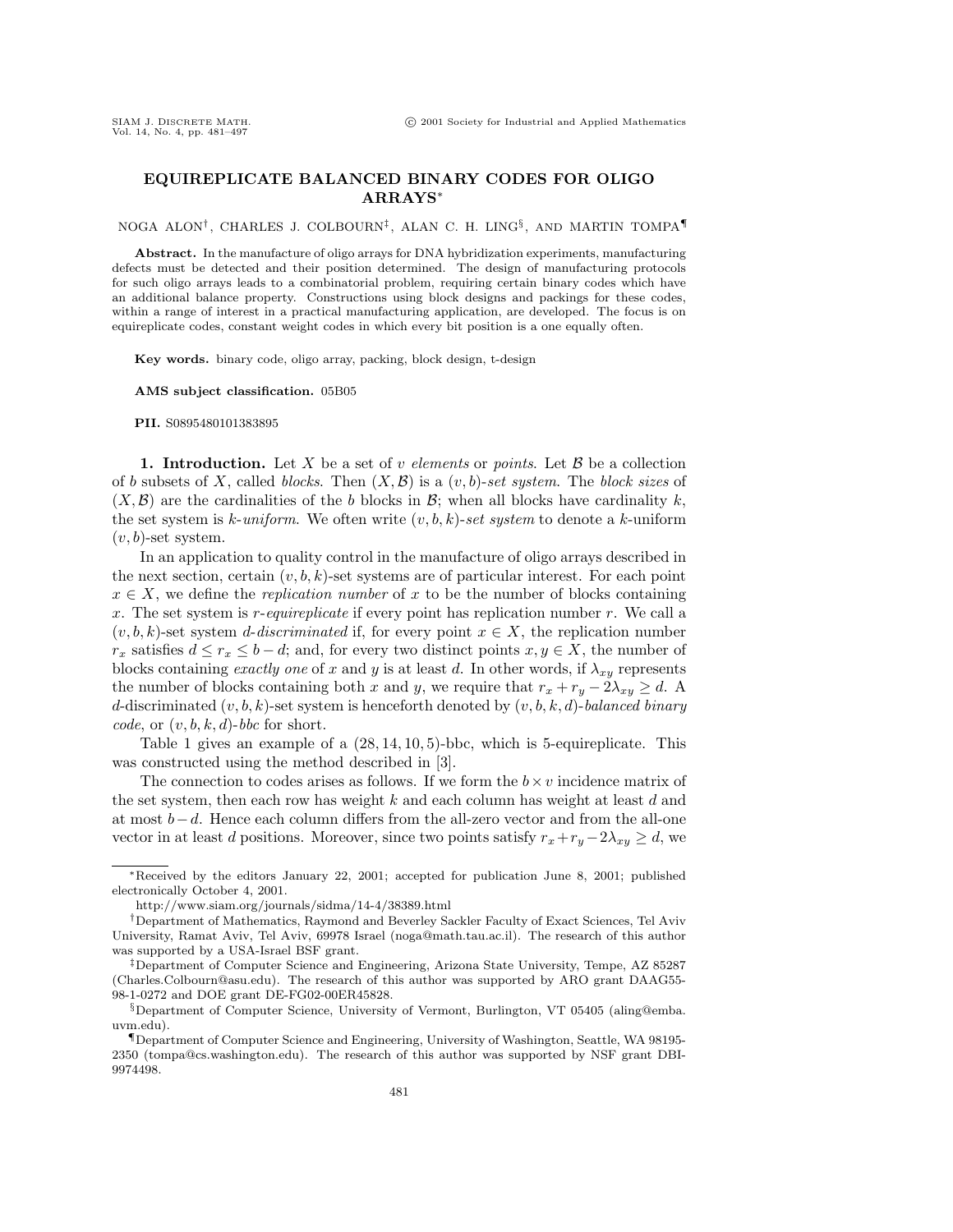| $\Omega$       | 4              | 7              | 9  | 13 | 14 | 18 | 20 | 23 | 27 |
|----------------|----------------|----------------|----|----|----|----|----|----|----|
| $\overline{2}$ | 3              | 4              | 9  | 15 | 16 | 18 | 23 | 25 | 26 |
| 4              | 6              | 8              | 13 | 15 | 19 | 20 | 21 | 24 | 25 |
| 0              | 3              | 4              | 5  | 12 | 16 | 19 | 21 | 22 | 27 |
| $\overline{1}$ | $\overline{2}$ | 6              | 9  | 10 | 13 | 16 | 17 | 21 | 27 |
| $\mathbf{1}$   | 5              | 10             | 11 | 13 | 14 | 16 | 19 | 23 | 25 |
| 3              | 7              | 8              | 9  | 10 | 11 | 12 | 20 | 21 | 25 |
| 0              | 1              | $\overline{2}$ | 7  | 11 | 15 | 21 | 22 | 23 | 24 |
| $\overline{0}$ | $\overline{2}$ | 3              | 5  | 8  | 11 | 13 | 17 | 18 | 24 |
| 0              | $\mathbf 1$    | 8              | 9  | 12 | 14 | 15 | 17 | 19 | 26 |
| $\mathbf{1}$   | 5              | 6              | 7  | 12 | 18 | 24 | 25 | 26 | 27 |
| 6              | 11             | 12             | 14 | 15 | 16 | 17 | 18 | 20 | 22 |
| 3              | 10             | 17             | 19 | 20 | 22 | 23 | 24 | 26 | 27 |
| $\overline{2}$ | 4              | 5              | 6  | 7  | 8  | 10 | 14 | 22 | 26 |

TABLE 1 A 5-equireplicate (28, 14, 10, 5)-bbc set system.

TABLE 2 A 5-equireplicate (28, 14, 10, 5)-bbc incidence matrix.

| 1000100101000110001010010001 |
|------------------------------|
| 0011100001000001101000010110 |
| 0000101010000101000111001100 |
| 1001110000001000100101100001 |
| 0110001001100100110001000001 |
| 0100010000110110100100010100 |
| 0001000111111000000011000100 |
| 1110000100010001000001111000 |
| 1011010010010100011000001000 |
| 1100000011001011010100000010 |
| 0100011100001000001000001111 |
| 0000001000011011111010100000 |
| 0001000000100000010110111011 |
| 0010111110100010000000100010 |
|                              |

have that every two columns have Hamming distance at least d. Hence the code whose words are the columns together with the all-zero and all-one vectors has minimum distance (at least) d. For the example in Table 1, the matrix is given in Table 2.

The fundamental existence question for balanced binary codes is to determine, for a given  $v$  and  $k$ , a code with a "small" number  $b$  of rows having "large" discrimination d. (See section 2 for the motivation.) To make this precise, given  $v, k$ , and  $d$ , we seek the smallest value of b for which a  $(v, b, k, d)$ -bbc exists. We begin by establishing a lower bound on b.

**PROPOSITION 1.1.** If a  $(v, b, k, d)$ -bbc exists, then  $b \ge \max\left(\left\lceil \frac{vd}{k} \right\rceil, \left\lceil \frac{vd}{v-1} \right\rceil \right)$  $\frac{vd}{v-k}\bigg]\bigg).$ 

*Proof.* The incidence matrix of a  $(v, b, k, d)$ -bbc contains bk one entries, since each of the b rows contains k ones. Since each of the v columns contains at least d and at most  $b - d$  ones, we have

$$
vd \le bk \le vb-vd.
$$

The bounds follow.  $\Box$ 

We call a  $(v, b, k, d)$ -bbc *optimal* when b realizes the bound in Proposition 1.1. When a  $(v, b, k, d)$ -bbc exists, an additional row can easily be appended to form a  $(v, b + 1, k, d)$ -bbc; in fact, simply duplicating any of the rows produces the extended bbc. It is therefore natural to study the optimal balanced binary codes.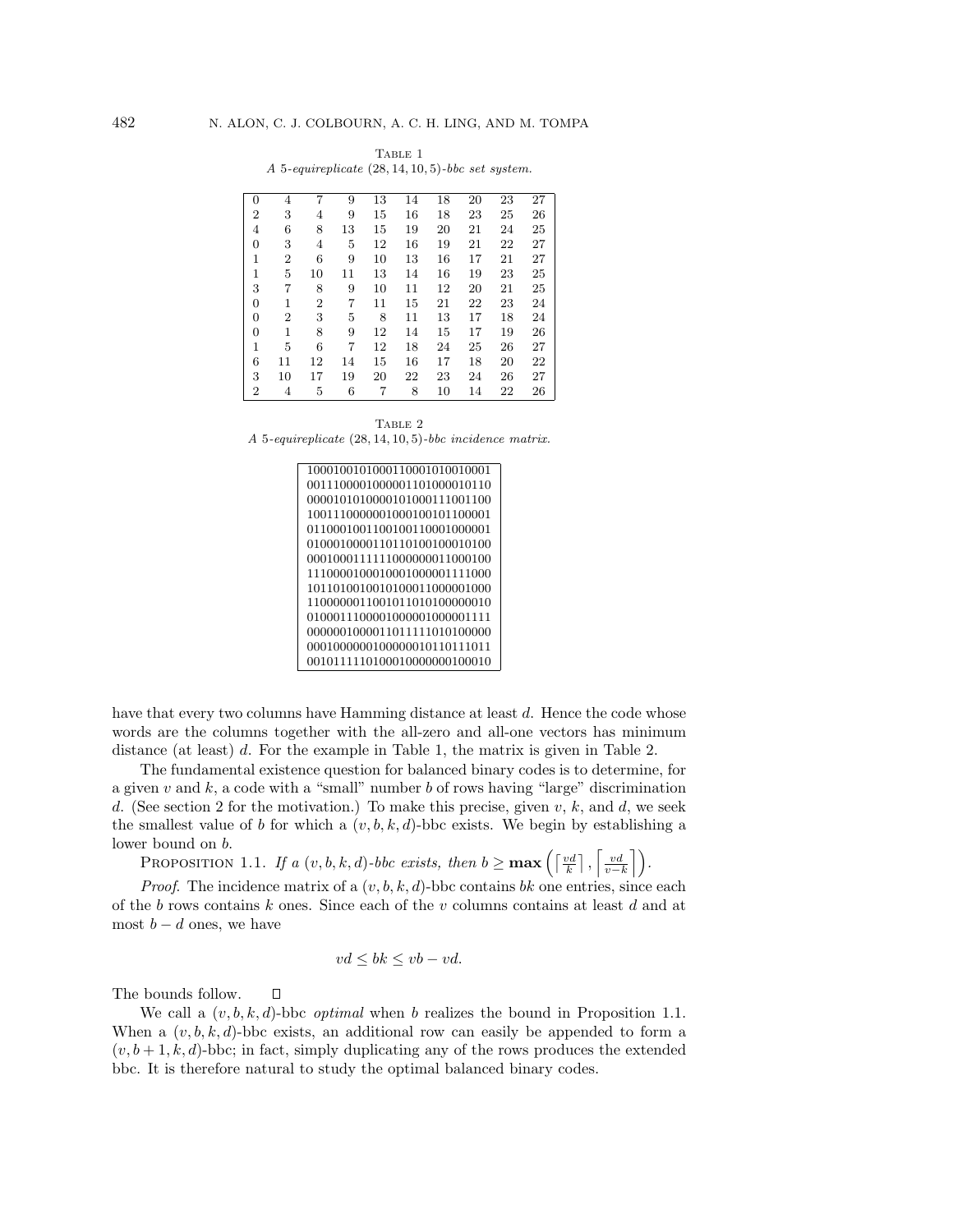Let  $(V, \mathcal{B})$  be a set system. The *complement* of  $(V, \mathcal{B})$ , denoted by  $(V, \mathcal{B})$ , has the same set V of elements, and the collection of blocks  $\overline{\mathcal{B}} = \{V \setminus D : D \in \mathcal{B}\}.$ 

LEMMA 1.2. The complement of a  $(v, b, k, d)$ -bbc is a  $(v, b, v - k, d)$ -bbc. The complement of an equireplicate bbc is also equireplicate. The complement of an optimal bbc is also optimal.

The following lemma gives a simple characterization of optimal equireplicate bbc's.

LEMMA 1.3. Suppose B is an equireplicate  $(v, b, k, d)$ -bbc with replication number r.

1. If  $v \geq 2k$ , B is optimal if and only if  $r = d$ .

2. If  $v < 2k$ , B is optimal if and only if  $r = b - d$ .

*Proof.* By Lemma 1.2, assume without loss of generality that  $v \geq 2k$ . Suppose  $r = d$ . Since  $bk = vr$ , both being the number of ones in the incidence matrix of B, we have  $b = \frac{vd}{k} = \max(\lceil \frac{vd}{k} \rceil, \lceil \frac{vd}{v-k} \rceil)$ , making B optimal. Conversely, suppose B is optimal. Then  $b = \lceil \frac{vd}{k} \rceil \leq \frac{vd+k-1}{k}$ . By the definition of discrimination, all replication numbers of B are at least d, so  $d \leq r = \frac{bk}{v} \leq d + \frac{k-1}{v} < d + 1$ . Since r is integral,  $r = d$ .  $\Box$ 

Sengupta and Tompa [9] observed that if  $B_1$  is a  $(v, b_1, k, d_1)$ -bbc and  $B_2$  is a  $(v, b_2, k, d_2)$ -bbc, then  $\left[\frac{B_1}{B_2}\right]$ , the union of the blocks of  $B_1$  and  $B_2$ , is a  $(v, b_1+b_2, k, d_1+b_2)$  $d_2$ )-bbc; we call this operation *addition*. Unfortunately, the addition of two optimal bbc's need not be optimal. The reason is simple. Since the bound in Proposition 1.1 is the next larger integer, it is possible for the addition of  $B_1$  and  $B_2$  to contain one more row than does an optimal bbc, despite the optimality of  $B_1$  and  $B_2$  individually. Nevertheless, the addition proves to be very useful in limiting the ranges of the discrimination to be examined.

PROPOSITION 1.4. If  $B_1$  is an optimal equireplicate  $(v, b_1, k, d_1)$ -bbc and  $B_2$  is an optimal  $(v, b_2, k, d_2)$ -bbc, then  $\left[\frac{B_1}{B_2}\right]$  is an optimal  $(v, b_1 + b_2, k, d_1 + d_2)$ -bbc.

*Proof.* By Lemma 1.2, assume without loss of generality that  $v \geq 2k$ . By Lemma 1.3, then, all replication numbers of  $B_1$  are  $d_1$ , so  $b_1k = v d_1$ . It follows that  $b_1 + b_2 =$  $\frac{vd_1}{k} + \lceil \frac{vd_2}{k} \rceil$ . However, since  $\frac{vd_1}{k}$  is an integer, we have  $b_1 + b_2 = \lceil \frac{v(d_1 + d_2)}{k} \rceil$ , so that the addition is optimal.

For this reason, the critical ingredients in producing optimal balanced binary codes are those that are equireplicate. In this paper, we provide a number of combinatorial constructions for equireplicate optimal bbc's, primarily within a range of practical interest in the study of the manufacture of oligo arrays. In a companion paper [3], we examine heuristic techniques which we have used for the production of optimal bbc's in the case when replication numbers are not all equal. Combining these techniques yields a powerful existence result for balanced binary codes in the intended application.

An understanding of the application is critical to motivating both the definitions given and to describing the specific bbc's sought. We provide a brief overview of the biotechnology application before pursuing the construction of optimal bbc's. For full details on the application, see Sengupta and Tompa [9].

**2. The quality control problem.** For this discussion, a DNA molecule can be abstracted as a string over the alphabet  $\{A, C, G, T\}$ . An *oligo array* is a small chip containing approximately 100,000 spots, to each of which is attached its own synthesized DNA molecule. Oligo arrays are used to measure how much of each gene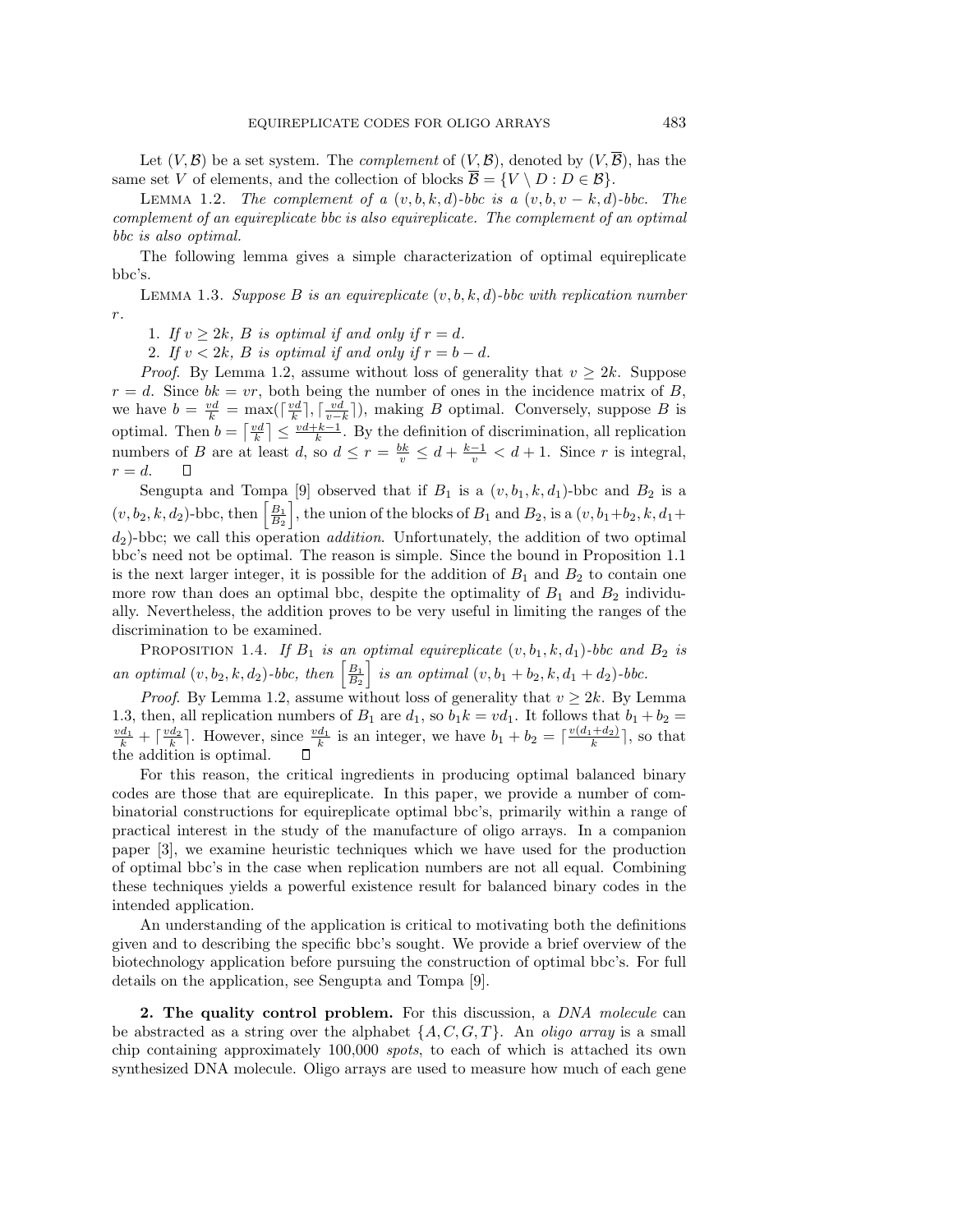product is produced by a given cell type under given conditions. For more information on oligo arrays, see, for example, Lipshutz et al. [5].

Our application is in the manufacture of oligo arrays rather than their subsequent use. An array is manufactured in a series of steps "labeled"  $A, C, G, T, A, C, G, T, A, \ldots$ . Initially, every spot's DNA molecule is empty. In preparation for any given step, an arbitrary subset of the spots can be *masked*. If the step is labeled  $\sigma$ , only a spot that is unmasked will have  $\sigma$  appended to the end of its DNA molecule. By appropriate construction of the masks, each spot can be designed to contain an arbitrary DNA sequence.

The manufacturing process is subject to two different sorts of faults: (1) several individual spots may fail, and (2) an entire manufacturing step may fail, affecting all spots unmasked during that step. The goal of quality control is to identify any single failed step, even if  $e$  individual spots fail, where  $e$  is a parameter of the manufacturing process. A small number of spots on the chip can be used for this quality control purpose.

Hubbell and Pevzner [4] first investigated this problem. The clever idea underlying their approach is to manufacture identical DNA molecules at multiple spots, using different schedules of steps. If no step fails, all such spots should behave identically. If some step fails, the spots behaving incorrectly hopefully provide a "signature" that identifies the failed step.

The problem Hubbell and Pevzner left open was how to design the quality control molecules and schedules to guarantee such signatures, even in the presence of e faulty spots. Sengupta and Tompa [9] reduced this problem to the design of welldiscriminated balanced binary codes as described below and supplied an initial collection of good balanced codes.

First they abstracted the quality control problem as that of designing a QC matrix Q, which is a 0-1 matrix with a row for each quality control spot, a column for each manufacturing step, and  $Q_{ij} = 1$  if and only if spot i is unmasked during step j. Given the spots that subsequently behave incorrectly as a column vector  $I$ , identifying the failed step corresponds roughly to finding the column of Q that resembles I with up to e exceptions. Although this resembles the familiar error-correcting code problem, what makes it more complicated is that (1) one cannot compare the behaviors of spots with different DNA sequences, and  $(2)$  even for the spots with identical sequences, it may not be possible to distinguish between all such spots behaving correctly and all such spots behaving incorrectly.

In terms that are beyond our scope, but are detailed by Sengupta and Tompa [9], the properties of a good QC matrix Q are as follows:

- 1. The set of DNA molecules manufactured at the quality control spots "hybridize poorly" to themselves and each other.
- 2. Q has high "separation" sep( $Q$ ), which ensures sufficient coverage of each step, and sufficient difference between steps to identify the failed step. Sengupta and Tompa proved that  $\text{sep}(Q) \geq 2e + 1$  is sufficient to identify any single failed step, even in the presence of e arbitrarily faulty spots.

Sengupta and Tompa [9] designed QC matrices with these properties using a product construction. First they handcrafted some QC blocks, which are small QC matrices. An example of a pair of  $4 \times 4$  QC blocks from their paper is given in Figure 1. They then showed that a certain cross product of any well-discriminated balanced binary code and any QC block yields a QC matrix with the desired properties above. More specifically, if B is a  $(v, b, k, d)$ -bbc, then alternately replacing the ones in each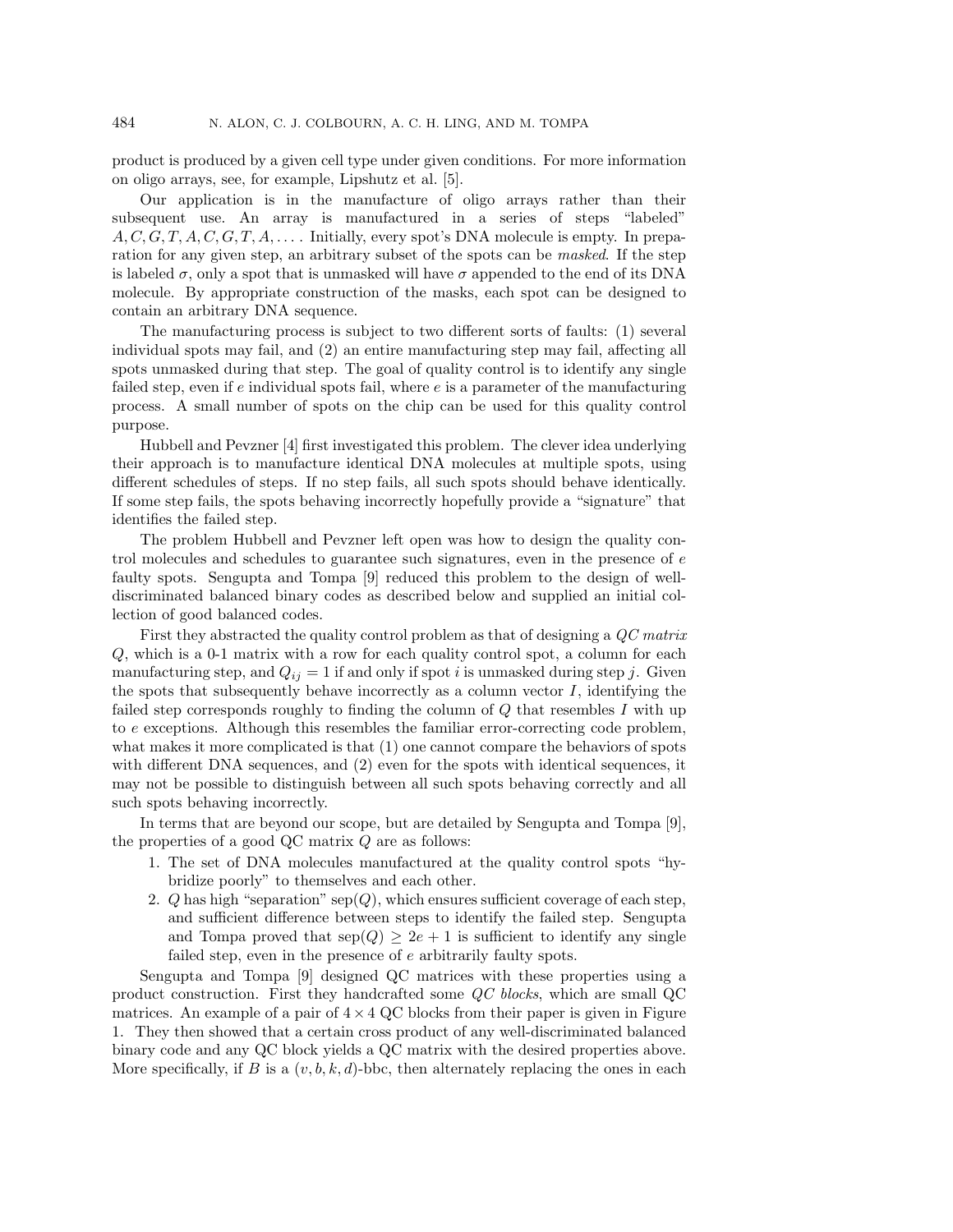| AIC |     |  |    |                              |    |
|-----|-----|--|----|------------------------------|----|
|     | GTT |  |    | ClG                          |    |
|     |     |  | O. |                              |    |
|     | C G |  |    | $\left( \frac{1}{2} \right)$ | ΤГ |

FIG. 1. A pair of  $4 \times 4$  QC blocks. For ease of visualization, the figure shows blanks instead of zeros and the manufacturing step's label instead of a one.

row of B by the two  $4 \times 4$  QC blocks of Figure 1, and replacing the zeros in B by  $4 \times 4$ matrices of zeros, produces a  $4b \times 4v$  QC matrix Q for which each DNA molecule has length 2k, the set of DNA molecules hybridizes poorly, and  $\text{sep}(Q)=2d$ . An example of this product construction is shown in Figure 2.

This then explains the design problem of section 1. Since the array manufacturer specifies the number of steps  $(4v)$  and the molecule lengths  $(2k)$ , and the goal is to minimize the number of quality control spots  $(4b)$  and maximize separation  $(2d)$ , the resulting balanced binary code design problem is to minimize  $b$  and maximize discrimination  $d$  for a given  $v$  and  $k$ . For the current photolithographic process, reasonable ranges for the parameters are  $16 \leq 2k \leq 20$ ,  $60 \leq 4v \leq 136$ , and 4b up to a few hundred.

Although Sengupta and Tompa [9] supplied an initial collection of balanced binary codes, they left open the construction of optimal balanced binary codes for arbitrary choices of v, k, and d. The current paper addresses exactly this problem for the relevant parameter ranges given above. The resulting constructions are summarized in Tables 7 and 8.

**3. Primal constructions.** In this section, we examine constructions for the bbc set system; to distinguish from later constructions, we call this the primal set system. Our constructions begin with a useful connection to balanced incomplete block designs. A  $t-(v, b, r, k, \lambda)$  design is a pair  $(V, \mathcal{B})$  where V is a set of v elements, and  $\beta$  is a collection of k-element subsets of V called blocks. Every t-subset of V appears as a subset of exactly  $\lambda$  of the b blocks in  $\beta$ . It follows that every s-subset for  $0 \leq s \leq t$  appears in the same number  $\lambda_s$  of blocks (since the block sizes all equal k). In this notation,  $b = \lambda_0$ ,  $r = \lambda_1$ , and  $\lambda = \lambda_t$ . When  $t = 2$ , a t-design is a balanced incomplete block design, or simply a block design. The connection to bbc's is immediate.

THEOREM 3.1. When  $v > k > 2$ , every  $2-(v, b, r, k, \lambda)$  design is an optimal equireplicate  $(v, b, k, min(r, b - r))$ -bbc.

*Proof.* The design is a  $(v, b, k)$ -set system by construction. To verify that it is  $\min(r, b - r)$ -discriminated, we observe that the number of blocks containing exactly one of (any) two distinct elements is  $2(r - \lambda)$ . By Lemma 1.2, we can assume without loss of generality that  $v \ge 2k$ . Then  $2(r - \lambda) \ge r$  since  $r = \frac{\lambda(v-1)}{k-1}$ . Optimality follows from Lemma 1.3 and the observation that  $d = \min(r, b - r) = r$ , since  $r = bk/v \le$  $b/2$ .  $\Box$ 

COROLLARY 3.2. There are equireplicate  $(16, 30, 8, 15)$ -,  $(18, 34, 9, 17)$ -, and  $(20, 38, 10, 19)$ -bbc's.

Proof. There exist 2-(16, 30, 15, 8, 7), 2-(18, 34, 17, 9, 8), and 2-(20, 38, 19, 10, 9) designs. (See, e.g., [7].) The first and last are *Hadamard designs* arising from Hadamard matrices; see [1].  $\Box$ 

Block designs have been very extensively studied, and much is known about their existence; see [7] for a table giving known existence results for "small" values of r. For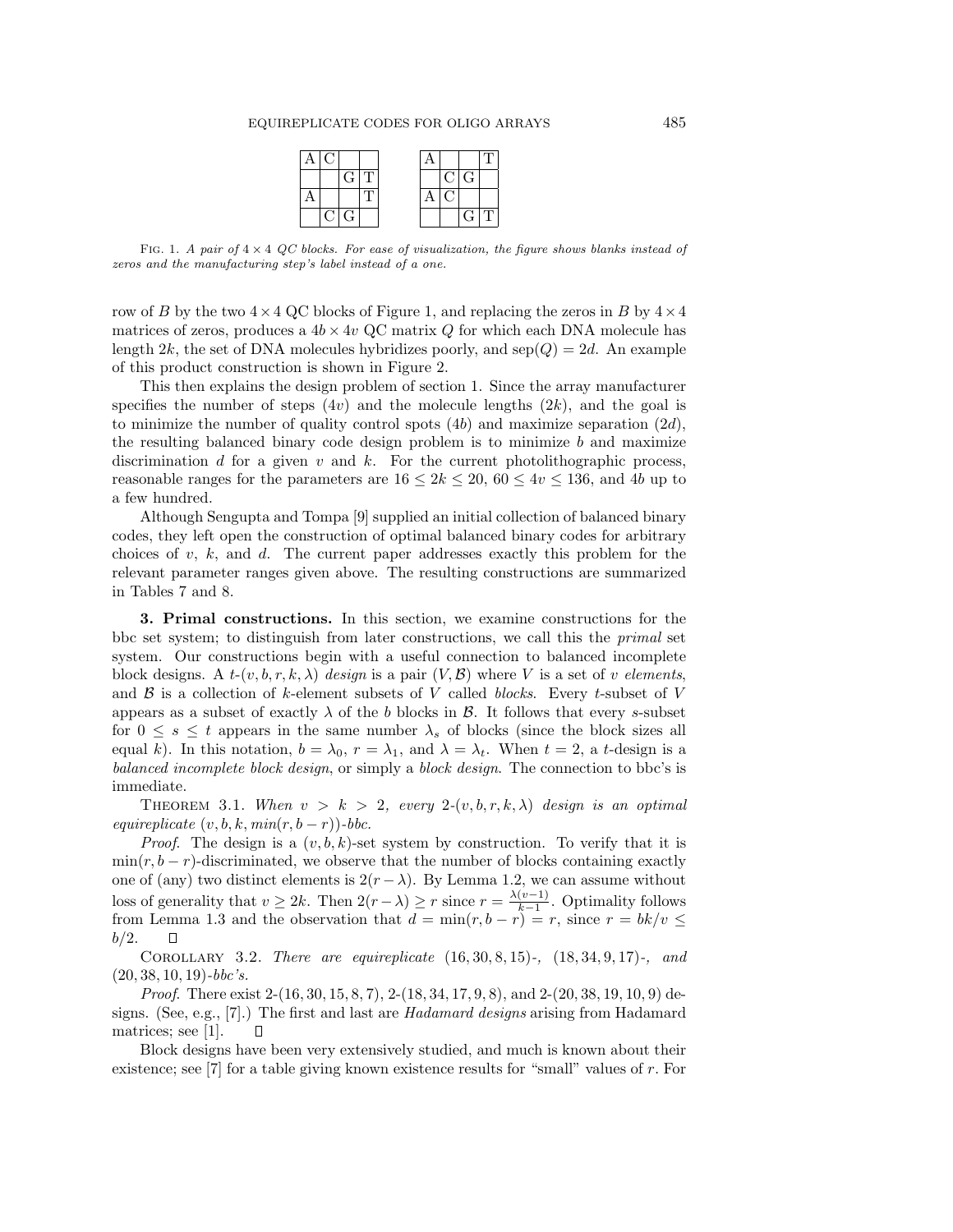| $\Bigg $ G<br>F<br>A                                                  |   | $\frac{a}{a}$<br>$\frac{c}{c}$                          |                      |                    | $\frac{1}{T}$              |                | $\frac{c}{c}$<br>G<br>G                                |     |                                      |                                                                       |                                  |                                                                            |                    |   |               |                                                          |   | c                                                                       |                 |                |               |                                                                                                                                   | $\frac{1}{T}$  |                                                               |           |               |                  |                    |                   |                                                                                                                                                                                                                                                                                                                                              |                                                        |       |     |                  |                               |                                                                                                        |                                                                   |                 |                                                                                                   |               |                      |                      |                            |                               |               |                         |                    |     |                                        |  |
|-----------------------------------------------------------------------|---|---------------------------------------------------------|----------------------|--------------------|----------------------------|----------------|--------------------------------------------------------|-----|--------------------------------------|-----------------------------------------------------------------------|----------------------------------|----------------------------------------------------------------------------|--------------------|---|---------------|----------------------------------------------------------|---|-------------------------------------------------------------------------|-----------------|----------------|---------------|-----------------------------------------------------------------------------------------------------------------------------------|----------------|---------------------------------------------------------------|-----------|---------------|------------------|--------------------|-------------------|----------------------------------------------------------------------------------------------------------------------------------------------------------------------------------------------------------------------------------------------------------------------------------------------------------------------------------------------|--------------------------------------------------------|-------|-----|------------------|-------------------------------|--------------------------------------------------------------------------------------------------------|-------------------------------------------------------------------|-----------------|---------------------------------------------------------------------------------------------------|---------------|----------------------|----------------------|----------------------------|-------------------------------|---------------|-------------------------|--------------------|-----|----------------------------------------|--|
| $\frac{\sqrt{\frac{1}{10}}}{\sqrt{\frac{1}{10}}\sqrt{\frac{1}{10}}}}$ |   |                                                         |                      | A                  |                            | A              |                                                        |     |                                      |                                                                       |                                  |                                                                            |                    |   |               |                                                          |   |                                                                         |                 |                |               |                                                                                                                                   |                |                                                               |           |               |                  |                    |                   |                                                                                                                                                                                                                                                                                                                                              |                                                        |       |     |                  |                               |                                                                                                        |                                                                   |                 |                                                                                                   |               |                      |                      |                            |                               |               |                         |                    |     |                                        |  |
|                                                                       |   |                                                         |                      |                    |                            |                |                                                        |     |                                      |                                                                       |                                  |                                                                            |                    |   |               |                                                          |   |                                                                         |                 |                |               |                                                                                                                                   |                |                                                               |           |               |                  |                    |                   |                                                                                                                                                                                                                                                                                                                                              |                                                        |       |     |                  |                               |                                                                                                        |                                                                   |                 |                                                                                                   |               |                      |                      |                            |                               |               |                         |                    |     |                                        |  |
| $\vert$ G<br> T<br> T                                                 |   |                                                         |                      | $\frac{A}{A}$      | $\vert$ G<br>T<br>T        |                |                                                        |     |                                      |                                                                       |                                  |                                                                            |                    |   |               |                                                          |   |                                                                         |                 |                |               |                                                                                                                                   |                |                                                               |           |               |                  | $\frac{c}{c}$<br>G |                   |                                                                                                                                                                                                                                                                                                                                              |                                                        |       |     | GT CG<br>TAC     |                               | G                                                                                                      |                                                                   |                 |                                                                                                   |               |                      |                      |                            |                               |               |                         |                    |     |                                        |  |
| $\frac{1}{\sqrt{\frac{1}{\sqrt{1}}}}$                                 |   | $\begin{bmatrix} 1 & 1 \\ 1 & 1 \\ 1 & 1 \end{bmatrix}$ |                      |                    | lG                         |                | $rac{c}{c}$                                            |     |                                      |                                                                       |                                  |                                                                            |                    |   |               |                                                          |   |                                                                         |                 |                |               |                                                                                                                                   |                |                                                               |           |               |                  |                    |                   |                                                                                                                                                                                                                                                                                                                                              |                                                        |       |     |                  | A                             | lc la                                                                                                  |                                                                   |                 |                                                                                                   |               |                      |                      |                            |                               |               |                         |                    |     |                                        |  |
|                                                                       |   |                                                         |                      |                    |                            |                |                                                        |     |                                      |                                                                       |                                  |                                                                            |                    |   |               |                                                          |   |                                                                         |                 |                |               |                                                                                                                                   |                | C                                                             |           |               |                  |                    |                   |                                                                                                                                                                                                                                                                                                                                              |                                                        |       |     |                  |                               |                                                                                                        |                                                                   |                 |                                                                                                   |               |                      |                      |                            |                               |               | A                       |                    |     |                                        |  |
| $\vert$ G<br> T<br> T                                                 |   | $\frac{1}{2}$                                           |                      | $\int_A^A$         | $\vert$ G                  |                |                                                        |     | $A$ <sub>C</sub><br>$A$ <sub>C</sub> | G                                                                     |                                  |                                                                            |                    |   |               |                                                          |   |                                                                         |                 |                |               |                                                                                                                                   |                |                                                               | G         |               |                  |                    |                   |                                                                                                                                                                                                                                                                                                                                              |                                                        |       |     |                  |                               |                                                                                                        |                                                                   | c<br>c          |                                                                                                   | $\frac{A}{A}$ |                      | $\frac{1}{T}$        | $A$ C<br>A C               | G                             |               |                         |                    |     |                                        |  |
| lc la                                                                 | A | $\frac{1}{6}$                                           |                      |                    | lG.                        |                |                                                        |     |                                      |                                                                       |                                  |                                                                            |                    |   |               |                                                          |   |                                                                         |                 |                |               |                                                                                                                                   |                |                                                               |           |               |                  |                    |                   |                                                                                                                                                                                                                                                                                                                                              |                                                        |       |     |                  |                               |                                                                                                        |                                                                   |                 | $\frac{a}{a}$                                                                                     |               | ັດ<br>co             |                      |                            |                               |               |                         |                    |     |                                        |  |
| A C                                                                   |   |                                                         |                      |                    |                            |                |                                                        |     |                                      |                                                                       |                                  |                                                                            |                    |   |               |                                                          |   |                                                                         |                 |                |               |                                                                                                                                   |                |                                                               |           |               |                  |                    |                   |                                                                                                                                                                                                                                                                                                                                              |                                                        |       |     |                  |                               |                                                                                                        |                                                                   | c               |                                                                                                   |               |                      |                      |                            |                               |               |                         |                    |     |                                        |  |
| G <br> T<br> T                                                        |   | G<br>$\frac{1}{2}$                                      |                      |                    |                            |                |                                                        |     |                                      |                                                                       |                                  |                                                                            |                    |   | c<br> c       | G                                                        |   |                                                                         |                 |                |               |                                                                                                                                   |                |                                                               |           |               |                  | G                  |                   |                                                                                                                                                                                                                                                                                                                                              |                                                        | G     |     |                  |                               |                                                                                                        |                                                                   |                 | $\vert$ G                                                                                         |               | $\frac{c}{c}$        |                      |                            |                               |               |                         |                    |     |                                        |  |
| $ c _G$                                                               | A |                                                         | G T                  |                    |                            |                |                                                        |     |                                      |                                                                       |                                  |                                                                            |                    |   |               | G T                                                      |   |                                                                         |                 |                |               |                                                                                                                                   |                |                                                               |           |               |                  | c<br>G             |                   | A C                                                                                                                                                                                                                                                                                                                                          |                                                        | G T   |     |                  |                               |                                                                                                        |                                                                   | c G             |                                                                                                   | A             |                      | lg  T                |                            |                               |               |                         |                    |     |                                        |  |
| $A$ $C$                                                               |   |                                                         |                      | A                  |                            |                |                                                        |     |                                      |                                                                       |                                  |                                                                            |                    |   |               | ا آ<br>ا                                                 |   |                                                                         |                 |                |               |                                                                                                                                   |                |                                                               |           |               |                  |                    |                   |                                                                                                                                                                                                                                                                                                                                              |                                                        |       |     |                  |                               |                                                                                                        |                                                                   |                 |                                                                                                   |               |                      |                      |                            |                               |               |                         |                    |     |                                        |  |
| $\frac{G}{T}$                                                         |   |                                                         |                      | $\frac{1}{2}$      | G                          |                |                                                        |     |                                      |                                                                       |                                  |                                                                            |                    |   | $\frac{1}{2}$ |                                                          |   |                                                                         |                 |                |               |                                                                                                                                   |                |                                                               |           |               |                  |                    |                   |                                                                                                                                                                                                                                                                                                                                              |                                                        |       |     | $\overline{G}$ T | $\frac{1}{2}$                 | G                                                                                                      |                                                                   |                 |                                                                                                   |               |                      |                      |                            | G                             |               |                         | G                  |     | G T                                    |  |
| G                                                                     |   |                                                         |                      | A                  | lG.                        |                |                                                        |     |                                      |                                                                       |                                  |                                                                            |                    |   |               | lg <mark> </mark> T                                      |   |                                                                         |                 |                |               |                                                                                                                                   |                |                                                               |           |               |                  |                    |                   |                                                                                                                                                                                                                                                                                                                                              |                                                        |       |     |                  | A                             |                                                                                                        |                                                                   |                 |                                                                                                   |               |                      |                      | $\frac{AC}{A}$             | $\vert_{\rm c}$<br>G          | $\frac{1}{T}$ | $A$ C<br>$A$ C          |                    |     |                                        |  |
| $\frac{1}{\sqrt{2}}$                                                  |   |                                                         |                      |                    |                            |                |                                                        |     | $T\overline{A}C$                     |                                                                       |                                  |                                                                            |                    |   |               |                                                          |   |                                                                         |                 |                |               |                                                                                                                                   |                |                                                               |           |               |                  |                    |                   |                                                                                                                                                                                                                                                                                                                                              |                                                        |       |     |                  |                               |                                                                                                        | A                                                                 | $\vert c \vert$ |                                                                                                   |               |                      |                      |                            |                               |               |                         |                    |     |                                        |  |
| $\frac{1}{T}$                                                         |   |                                                         |                      |                    |                            |                | $\frac{1}{\sqrt{2}}$                                   |     |                                      | $rac{1}{T}$                                                           |                                  |                                                                            |                    |   |               |                                                          |   | c<br> c                                                                 | G               |                |               |                                                                                                                                   |                |                                                               |           |               |                  | G                  |                   |                                                                                                                                                                                                                                                                                                                                              |                                                        |       |     | c G              |                               |                                                                                                        |                                                                   |                 | G<br>T<br>T                                                                                       |               |                      |                      | $\overline{A}$             | $\Big _c^c$<br>G              |               |                         |                    |     | G 1                                    |  |
| $\begin{array}{c}\n\hline c\overline{c} \\ \hline\n\end{array}$       |   |                                                         |                      |                    |                            | $\overline{A}$ | G<br>G                                                 |     |                                      | G                                                                     |                                  |                                                                            |                    |   |               |                                                          |   |                                                                         |                 |                |               |                                                                                                                                   |                |                                                               |           |               |                  | c<br>G             |                   |                                                                                                                                                                                                                                                                                                                                              |                                                        |       | A   |                  |                               |                                                                                                        | A                                                                 | c               | <b>G</b>                                                                                          |               |                      |                      | Ā                          |                               | G T           |                         |                    |     | G                                      |  |
|                                                                       |   |                                                         |                      |                    |                            |                |                                                        |     | A<br>T<br>T<br>A<br>A<br>A<br>A<br>C |                                                                       |                                  |                                                                            |                    |   |               |                                                          |   |                                                                         | G               |                |               |                                                                                                                                   | T              |                                                               |           |               |                  |                    |                   | A C                                                                                                                                                                                                                                                                                                                                          |                                                        |       |     |                  |                               |                                                                                                        |                                                                   |                 |                                                                                                   |               |                      |                      |                            |                               |               |                         |                    | A C |                                        |  |
| $\begin{array}{c} G_T \\ T \end{array}$                               |   |                                                         |                      |                    |                            | $\overline{a}$ | $\begin{array}{c} \circ \\ \circ \\ \circ \end{array}$ |     |                                      | $\begin{array}{c} \frac{\infty}{1} \\ \hline \frac{1}{1} \end{array}$ |                                  |                                                                            |                    |   |               |                                                          |   |                                                                         |                 |                | $\frac{c}{c}$ | G                                                                                                                                 |                |                                                               |           |               |                  |                    |                   |                                                                                                                                                                                                                                                                                                                                              |                                                        | $G_T$ |     |                  |                               | $\begin{array}{c}\n\begin{array}{c}\n\downarrow \\ \downarrow \\ \downarrow\n\end{array}\n\end{array}$ |                                                                   |                 |                                                                                                   |               | $A$ C<br>$A$ C       | G<br>$\frac{1}{T}$   |                            |                               |               |                         |                    |     | $\begin{bmatrix} 6 \\ 1 \end{bmatrix}$ |  |
| $\begin{array}{c c}\n & c & c \\ \hline\n\end{array}$                 |   |                                                         |                      |                    |                            | A              |                                                        |     |                                      |                                                                       |                                  |                                                                            |                    |   |               |                                                          |   |                                                                         |                 | A              |               |                                                                                                                                   | T              |                                                               |           |               |                  |                    |                   | $\begin{picture}(180,10) \put(0,0){\line(1,0){150}} \put(15,0){\line(1,0){150}} \put(15,0){\line(1,0){150}} \put(15,0){\line(1,0){150}} \put(15,0){\line(1,0){150}} \put(15,0){\line(1,0){150}} \put(15,0){\line(1,0){150}} \put(15,0){\line(1,0){150}} \put(15,0){\line(1,0){150}} \put(15,0){\line(1,0){150}} \put(15,0){\line(1,0){150}}$ |                                                        |       |     |                  |                               | $ _{G} _{T}$                                                                                           |                                                                   |                 |                                                                                                   |               | c G                  |                      |                            |                               |               |                         |                    |     |                                        |  |
|                                                                       |   |                                                         |                      |                    |                            |                |                                                        |     |                                      | $\mathsf{G}$                                                          |                                  |                                                                            |                    |   |               |                                                          |   | c                                                                       |                 |                |               | $\frac{1}{6}$                                                                                                                     |                | A                                                             |           |               |                  |                    |                   |                                                                                                                                                                                                                                                                                                                                              |                                                        | G     | A C |                  |                               |                                                                                                        |                                                                   |                 |                                                                                                   | A             |                      |                      |                            |                               |               |                         |                    |     | c G                                    |  |
| $\frac{G}{T}$                                                         |   |                                                         |                      |                    |                            |                |                                                        |     |                                      |                                                                       |                                  | $\left  \begin{smallmatrix} & & c & c \ & c & c \end{smallmatrix} \right $ |                    |   |               |                                                          |   |                                                                         | $\vert$ a       | $\frac{1}{T}$  |               |                                                                                                                                   |                |                                                               | $\vert$ G | $\frac{1}{T}$ |                  |                    |                   |                                                                                                                                                                                                                                                                                                                                              |                                                        |       |     | G                |                               |                                                                                                        |                                                                   |                 |                                                                                                   |               | $\frac{1}{\sqrt{2}}$ | $\overline{r}$<br> G |                            |                               |               | $A \circ A$             | $rac{1}{T}$        |     |                                        |  |
| $\frac{1}{\sqrt{\frac{1}{\sqrt{1-\frac{1}{\sqrt{1}}}}}}$              |   |                                                         |                      |                    |                            |                |                                                        |     |                                      |                                                                       |                                  |                                                                            |                    |   |               |                                                          |   |                                                                         | lG              |                |               |                                                                                                                                   |                | $\overline{A}$<br>$\vert_{\rm c}$                             | lG        |               | $\frac{a}{a}$ ca |                    | lg <mark>⊤</mark> |                                                                                                                                                                                                                                                                                                                                              |                                                        |       | A   | c G              |                               |                                                                                                        |                                                                   |                 |                                                                                                   | A             |                      | G                    |                            |                               |               |                         | Ċ                  |     |                                        |  |
|                                                                       |   |                                                         |                      |                    |                            |                |                                                        |     |                                      |                                                                       |                                  |                                                                            |                    |   |               |                                                          |   | $\frac{c}{c}$                                                           |                 |                |               |                                                                                                                                   |                |                                                               |           |               |                  |                    |                   |                                                                                                                                                                                                                                                                                                                                              |                                                        |       |     |                  |                               |                                                                                                        |                                                                   |                 |                                                                                                   |               |                      |                      |                            |                               |               |                         |                    |     |                                        |  |
| $\frac{1}{T}$                                                         |   |                                                         |                      |                    |                            |                |                                                        |     |                                      |                                                                       |                                  |                                                                            |                    |   |               | G                                                        |   |                                                                         | $\frac{G}{T}$   | A              |               | $\begin{array}{c}\n\cdot & \cdot & \cdot \\ \cdot & \cdot & \cdot \\ \cdot & \cdot & \cdot \\ \cdot & \cdot & \cdot\n\end{array}$ |                |                                                               | G         |               |                  |                    |                   |                                                                                                                                                                                                                                                                                                                                              | c G                                                    |       |     |                  |                               |                                                                                                        | $\begin{array}{ c c }\n\hline\nG & T & A \\ \hline\n\end{array}$  |                 | $\begin{bmatrix} 1 & 1 \\ 1 & 1 \\ 1 & 1 \end{bmatrix}$                                           |               |                      |                      |                            |                               | $rac{1}{T}$   |                         |                    |     |                                        |  |
| $ c $ G $ $                                                           |   |                                                         |                      |                    |                            |                |                                                        |     |                                      |                                                                       |                                  |                                                                            |                    |   |               |                                                          |   |                                                                         |                 |                |               |                                                                                                                                   |                | $\mid_{\text{c}}$                                             |           |               |                  |                    |                   | A C                                                                                                                                                                                                                                                                                                                                          |                                                        |       |     |                  |                               |                                                                                                        |                                                                   |                 |                                                                                                   |               |                      |                      | A                          | c                             |               |                         |                    |     |                                        |  |
|                                                                       |   |                                                         |                      |                    |                            |                |                                                        |     |                                      |                                                                       |                                  |                                                                            |                    |   |               |                                                          |   | c<br>Iс                                                                 | G               | A              |               |                                                                                                                                   |                |                                                               |           |               |                  |                    |                   |                                                                                                                                                                                                                                                                                                                                              |                                                        | G ∣T  |     |                  |                               | c a                                                                                                    |                                                                   |                 |                                                                                                   |               |                      |                      |                            |                               |               |                         |                    |     |                                        |  |
|                                                                       |   | $\Big $ G                                               |                      |                    | ļG.                        |                |                                                        |     |                                      |                                                                       |                                  |                                                                            |                    |   |               |                                                          |   |                                                                         | $\frac{G}{T}$   |                |               | $\Big $ G                                                                                                                         | $\overline{1}$ |                                                               |           |               |                  |                    | $\frac{G}{T}$     |                                                                                                                                                                                                                                                                                                                                              |                                                        |       |     |                  | $ _{\mathrm{c}}^{\mathrm{c}}$ | ļG.                                                                                                    |                                                                   |                 | $\begin{array}{ c } \hline \mathbf{G} & \mathbf{T} \\ \hline \mathbf{T} & \mathbf{T} \end{array}$ |               |                      |                      |                            |                               |               |                         | $\mathbf{G}$       |     | G  1                                   |  |
|                                                                       | A |                                                         |                      | $\frac{c}{c}$<br>A |                            |                |                                                        |     |                                      |                                                                       |                                  |                                                                            |                    |   |               |                                                          |   |                                                                         |                 | $\overline{a}$ | $\frac{c}{c}$ |                                                                                                                                   |                |                                                               |           |               |                  |                    |                   |                                                                                                                                                                                                                                                                                                                                              |                                                        |       |     |                  |                               |                                                                                                        | $\frac{\log\left \mathbf{r}\right }{\log\left \mathbf{r}\right }$ |                 |                                                                                                   |               |                      |                      |                            |                               |               | $\overline{A}$          | $\frac{c}{c}$      |     |                                        |  |
|                                                                       | A | c   G<br>lc                                             |                      |                    |                            |                |                                                        |     |                                      |                                                                       |                                  |                                                                            |                    |   |               |                                                          |   |                                                                         | c   G           |                |               | GТ                                                                                                                                |                |                                                               |           |               |                  |                    |                   |                                                                                                                                                                                                                                                                                                                                              |                                                        |       |     |                  |                               |                                                                                                        |                                                                   |                 | G                                                                                                 |               | C                    |                      |                            |                               |               |                         |                    |     |                                        |  |
|                                                                       |   |                                                         | $\frac{1}{\sqrt{1}}$ |                    |                            |                | ¢<br>G                                                 |     |                                      |                                                                       |                                  |                                                                            | G  T               |   |               |                                                          |   |                                                                         |                 |                |               |                                                                                                                                   |                |                                                               | G         |               |                  |                    |                   |                                                                                                                                                                                                                                                                                                                                              |                                                        |       |     |                  |                               | c G                                                                                                    |                                                                   |                 |                                                                                                   |               |                      |                      |                            | G                             |               |                         |                    |     | $\frac{G}{T}$                          |  |
|                                                                       |   | lG                                                      |                      |                    |                            |                | c                                                      |     |                                      |                                                                       |                                  |                                                                            | lG                 |   |               |                                                          |   | $\begin{array}{c} \begin{array}{c} c \\ c \\ c \end{array} \end{array}$ |                 |                |               |                                                                                                                                   |                | $\begin{bmatrix} 1 & 1 \\ 1 & 1 \\ 1 & 1 \end{bmatrix}$<br>lc |           |               |                  |                    |                   |                                                                                                                                                                                                                                                                                                                                              |                                                        |       |     |                  |                               |                                                                                                        |                                                                   |                 |                                                                                                   | A             | $\frac{8}{10}$ o T   |                      | $A\overset{\mathbb{C}}{a}$ |                               |               |                         |                    |     |                                        |  |
|                                                                       |   | C                                                       |                      |                    |                            | A              | G                                                      |     |                                      |                                                                       | A                                |                                                                            |                    |   |               |                                                          |   |                                                                         |                 |                |               |                                                                                                                                   |                |                                                               |           |               |                  |                    |                   |                                                                                                                                                                                                                                                                                                                                              |                                                        |       |     |                  |                               | G T                                                                                                    | A                                                                 | <b>c</b>        |                                                                                                   |               |                      |                      |                            |                               |               |                         |                    |     | lG۱                                    |  |
|                                                                       |   | G                                                       | T<br> T              |                    |                            |                | G<br>$\frac{c}{c}$                                     |     |                                      |                                                                       |                                  |                                                                            | $rac{1}{\sqrt{1}}$ |   |               |                                                          |   |                                                                         |                 | A              | $\frac{1}{6}$ | G                                                                                                                                 |                |                                                               |           |               |                  |                    |                   |                                                                                                                                                                                                                                                                                                                                              |                                                        | G T   |     | c G              |                               |                                                                                                        |                                                                   |                 | $\frac{1}{T}$                                                                                     |               |                      |                      | A                          | $\frac{1}{6}$<br>$\mathbf{G}$ |               |                         | G                  |     |                                        |  |
|                                                                       |   |                                                         |                      |                    |                            | A              |                                                        |     |                                      |                                                                       |                                  |                                                                            |                    |   |               |                                                          |   |                                                                         |                 | Ā              |               |                                                                                                                                   |                |                                                               |           |               |                  |                    |                   |                                                                                                                                                                                                                                                                                                                                              |                                                        |       |     |                  |                               |                                                                                                        | A                                                                 |                 |                                                                                                   |               |                      |                      | A                          |                               |               |                         |                    |     |                                        |  |
|                                                                       |   | G<br>C                                                  |                      |                    |                            |                |                                                        | G T |                                      |                                                                       |                                  |                                                                            |                    |   |               |                                                          |   |                                                                         |                 |                |               | G                                                                                                                                 |                |                                                               |           |               |                  |                    |                   |                                                                                                                                                                                                                                                                                                                                              |                                                        |       |     |                  |                               |                                                                                                        |                                                                   |                 | G                                                                                                 |               |                      |                      |                            |                               |               |                         |                    |     |                                        |  |
|                                                                       |   |                                                         | G T                  |                    |                            |                |                                                        |     |                                      | G                                                                     |                                  |                                                                            |                    |   |               | $\begin{array}{c} G \uparrow \\ \hline \\ G \end{array}$ |   |                                                                         | $\frac{1}{2}$   |                |               |                                                                                                                                   |                | $A \circ A$                                                   |           |               |                  |                    |                   |                                                                                                                                                                                                                                                                                                                                              |                                                        | G     |     |                  |                               |                                                                                                        |                                                                   |                 |                                                                                                   |               |                      |                      |                            |                               |               | $\overline{A}$          | $\frac{c}{c}$<br>G |     |                                        |  |
|                                                                       |   | G                                                       |                      |                    |                            |                |                                                        |     | $\mathsf{A} \vert \mathsf{C}$        |                                                                       |                                  |                                                                            |                    | A | lc            |                                                          | A | $\frac{1}{6}$                                                           | G               |                |               |                                                                                                                                   |                |                                                               |           |               |                  |                    |                   |                                                                                                                                                                                                                                                                                                                                              |                                                        |       |     |                  |                               |                                                                                                        |                                                                   |                 |                                                                                                   |               |                      |                      |                            |                               |               | A                       |                    |     |                                        |  |
|                                                                       |   |                                                         |                      |                    |                            |                |                                                        |     |                                      |                                                                       |                                  |                                                                            |                    |   | A C           |                                                          |   |                                                                         |                 |                |               |                                                                                                                                   |                |                                                               |           |               | A                |                    |                   |                                                                                                                                                                                                                                                                                                                                              |                                                        |       |     |                  |                               |                                                                                                        |                                                                   |                 |                                                                                                   | A             |                      |                      |                            |                               |               |                         |                    |     |                                        |  |
|                                                                       |   | G                                                       | T<br>T               |                    |                            |                |                                                        |     |                                      | G                                                                     |                                  |                                                                            |                    |   |               | $\frac{1}{T}$                                            |   |                                                                         |                 | A              | c<br>c        | G                                                                                                                                 |                |                                                               |           |               |                  | $\overline{c}$     |                   |                                                                                                                                                                                                                                                                                                                                              |                                                        |       |     | $\frac{c}{c}$    |                               | G                                                                                                      |                                                                   |                 |                                                                                                   |               | $\frac{c}{c}$        | G                    |                            |                               |               |                         |                    |     |                                        |  |
|                                                                       |   | c G                                                     |                      |                    |                            |                |                                                        |     | $A$ $C$                              |                                                                       |                                  |                                                                            |                    |   |               |                                                          |   |                                                                         |                 | A              |               | $ G $ T                                                                                                                           |                |                                                               |           |               |                  |                    |                   |                                                                                                                                                                                                                                                                                                                                              |                                                        |       |     |                  |                               |                                                                                                        |                                                                   |                 |                                                                                                   | A             |                      |                      |                            |                               |               |                         |                    |     |                                        |  |
|                                                                       |   |                                                         |                      | A  C               |                            |                |                                                        |     |                                      | G T                                                                   |                                  |                                                                            |                    |   |               |                                                          |   |                                                                         |                 |                |               |                                                                                                                                   |                |                                                               |           |               |                  | $\vert \circ$      |                   |                                                                                                                                                                                                                                                                                                                                              |                                                        |       |     |                  |                               |                                                                                                        |                                                                   |                 |                                                                                                   |               | C                    |                      |                            |                               |               | $\circ$<br>$\mathsf{A}$ |                    |     |                                        |  |
|                                                                       |   |                                                         |                      |                    | G<br>$\frac{1}{T}$         |                | $\mathbf{G}$                                           |     |                                      |                                                                       |                                  |                                                                            |                    |   |               | $\frac{1}{T}$                                            |   |                                                                         | $\frac{c}{c}$ G |                |               |                                                                                                                                   |                |                                                               |           |               |                  | $\mathbf{G}$       |                   |                                                                                                                                                                                                                                                                                                                                              | $\begin{array}{c} \circ \\ \circ \\ \circ \end{array}$ |       |     |                  |                               |                                                                                                        |                                                                   |                 |                                                                                                   |               |                      | G<br>$rac{1}{T}$     |                            | $\frac{1}{6}$<br>G            |               |                         | G T                |     |                                        |  |
|                                                                       |   |                                                         |                      | A                  | la                         | $\overline{A}$ | $\frac{c}{c}$<br>G                                     |     |                                      |                                                                       |                                  |                                                                            |                    |   |               | G                                                        |   |                                                                         | G               |                |               |                                                                                                                                   |                |                                                               |           |               |                  |                    |                   |                                                                                                                                                                                                                                                                                                                                              |                                                        |       |     |                  |                               |                                                                                                        |                                                                   |                 |                                                                                                   |               | $\overline{c}$<br>lG |                      |                            |                               |               |                         |                    |     |                                        |  |
|                                                                       |   |                                                         |                      | A                  |                            |                |                                                        |     |                                      |                                                                       |                                  |                                                                            |                    |   | lс            |                                                          |   |                                                                         |                 |                |               |                                                                                                                                   |                | A  C                                                          |           |               |                  |                    |                   |                                                                                                                                                                                                                                                                                                                                              |                                                        |       |     |                  |                               |                                                                                                        |                                                                   |                 |                                                                                                   |               |                      |                      |                            |                               |               |                         |                    |     |                                        |  |
|                                                                       |   |                                                         |                      |                    | $\vert$ G<br>$\frac{1}{T}$ |                | $\frac{c}{c}$                                          |     |                                      |                                                                       |                                  |                                                                            |                    |   |               | $\begin{bmatrix} G \\ T \end{bmatrix}$                   |   |                                                                         |                 |                |               | $rac{c}{c}$                                                                                                                       |                |                                                               |           |               |                  |                    |                   |                                                                                                                                                                                                                                                                                                                                              |                                                        |       |     |                  |                               |                                                                                                        |                                                                   |                 | G                                                                                                 |               | c<br>C<br> G         |                      |                            |                               |               |                         |                    |     |                                        |  |
|                                                                       |   |                                                         |                      | A                  |                            | A              |                                                        |     |                                      |                                                                       |                                  |                                                                            |                    |   |               |                                                          |   |                                                                         |                 |                |               |                                                                                                                                   |                | A                                                             |           |               |                  |                    |                   |                                                                                                                                                                                                                                                                                                                                              |                                                        |       |     |                  |                               |                                                                                                        |                                                                   |                 |                                                                                                   |               |                      |                      |                            |                               |               |                         |                    |     |                                        |  |
|                                                                       |   |                                                         |                      | C<br>A             | G                          |                |                                                        |     |                                      |                                                                       |                                  |                                                                            |                    |   |               |                                                          |   |                                                                         |                 |                |               |                                                                                                                                   |                |                                                               |           |               |                  |                    |                   |                                                                                                                                                                                                                                                                                                                                              |                                                        |       |     |                  |                               |                                                                                                        |                                                                   |                 |                                                                                                   |               |                      |                      |                            |                               |               |                         |                    |     |                                        |  |
|                                                                       |   |                                                         |                      |                    | G                          |                |                                                        |     |                                      |                                                                       |                                  |                                                                            |                    |   |               |                                                          |   | $\frac{c}{c}$ G                                                         |                 |                |               |                                                                                                                                   |                |                                                               |           |               |                  |                    |                   |                                                                                                                                                                                                                                                                                                                                              |                                                        | G T   |     | c G              |                               | G                                                                                                      |                                                                   | $\frac{c}{c}$   | c                                                                                                 |               |                      | G                    |                            |                               |               |                         |                    |     |                                        |  |
|                                                                       |   |                                                         |                      |                    |                            |                |                                                        |     | $\overline{A}$ $\overline{C}$        |                                                                       | $\frac{1}{\sqrt{1-\frac{1}{2}}}$ |                                                                            |                    |   |               |                                                          |   |                                                                         |                 |                |               |                                                                                                                                   |                |                                                               |           |               |                  |                    |                   |                                                                                                                                                                                                                                                                                                                                              |                                                        |       |     |                  |                               |                                                                                                        |                                                                   |                 |                                                                                                   |               |                      |                      |                            |                               |               |                         |                    |     |                                        |  |
|                                                                       |   |                                                         |                      |                    |                            |                |                                                        |     |                                      |                                                                       |                                  |                                                                            |                    |   |               |                                                          |   |                                                                         | G T             |                |               |                                                                                                                                   |                |                                                               |           |               |                  |                    |                   |                                                                                                                                                                                                                                                                                                                                              |                                                        |       |     |                  |                               |                                                                                                        |                                                                   |                 | lG                                                                                                |               |                      |                      |                            |                               |               |                         |                    |     |                                        |  |
|                                                                       |   |                                                         |                      |                    | $\vert$ G                  |                |                                                        |     | A                                    |                                                                       |                                  |                                                                            | G  T               |   |               |                                                          |   |                                                                         |                 | A<br>A         |               |                                                                                                                                   |                |                                                               | G         |               |                  | $\frac{c}{c}$<br>G |                   |                                                                                                                                                                                                                                                                                                                                              |                                                        |       |     |                  |                               |                                                                                                        |                                                                   |                 |                                                                                                   |               |                      |                      |                            |                               |               |                         |                    |     |                                        |  |
|                                                                       |   |                                                         |                      | A                  |                            |                |                                                        |     | $\overline{A}$ $\overline{C}$        |                                                                       |                                  | $\begin{array}{c c c}\n\hline\n & A & B \\ \hline\n\end{array}$            |                    |   |               |                                                          |   |                                                                         |                 |                |               | $\begin{array}{c} c & 1 \\ c & 0 \\ c & 1 \end{array}$                                                                            |                | $T = C$ $T = C$ $T = C$                                       |           |               |                  |                    |                   |                                                                                                                                                                                                                                                                                                                                              |                                                        |       |     |                  |                               |                                                                                                        |                                                                   |                 |                                                                                                   |               |                      |                      |                            | c                             |               |                         |                    |     |                                        |  |
|                                                                       |   |                                                         |                      |                    | c   G                      |                | C                                                      |     |                                      |                                                                       |                                  |                                                                            |                    |   |               |                                                          |   |                                                                         |                 |                |               |                                                                                                                                   |                | c<br>c                                                        |           |               |                  |                    |                   |                                                                                                                                                                                                                                                                                                                                              |                                                        |       |     |                  |                               |                                                                                                        |                                                                   |                 |                                                                                                   |               |                      |                      |                            |                               |               |                         |                    |     |                                        |  |
|                                                                       |   |                                                         |                      |                    |                            |                | G                                                      |     |                                      |                                                                       |                                  | TAC<br>G GT<br>GT CG                                                       |                    |   |               | G                                                        |   |                                                                         |                 |                |               |                                                                                                                                   |                |                                                               | G         |               |                  | $\circ$<br>G       |                   |                                                                                                                                                                                                                                                                                                                                              |                                                        |       |     |                  |                               | G                                                                                                      |                                                                   |                 | G                                                                                                 |               |                      |                      |                            |                               |               |                         | G                  |     |                                        |  |
|                                                                       |   |                                                         |                      |                    |                            | A              |                                                        |     |                                      |                                                                       |                                  |                                                                            |                    |   | <sub>c</sub>  |                                                          |   |                                                                         |                 |                |               |                                                                                                                                   |                |                                                               |           |               |                  | C                  |                   |                                                                                                                                                                                                                                                                                                                                              |                                                        |       |     |                  |                               |                                                                                                        |                                                                   |                 |                                                                                                   |               |                      |                      |                            |                               |               |                         |                    |     |                                        |  |
|                                                                       |   |                                                         |                      |                    |                            |                | lG.<br>c                                               |     |                                      |                                                                       |                                  |                                                                            |                    |   |               | G T                                                      |   |                                                                         |                 |                |               |                                                                                                                                   |                | c                                                             | lG        |               |                  | G                  | T                 |                                                                                                                                                                                                                                                                                                                                              |                                                        |       |     |                  |                               | lG                                                                                                     |                                                                   |                 | lG                                                                                                |               |                      |                      |                            |                               |               |                         | C<br>G             |     |                                        |  |

FIG. 2. The product of a  $(19, 19, 9, 9, 4)$ 2-design and the pair of  $4 \times 4$  QC blocks of Figure 1, resulting in a 76 × 76 QC matrix Q with minimum separation sep(Q) = 18.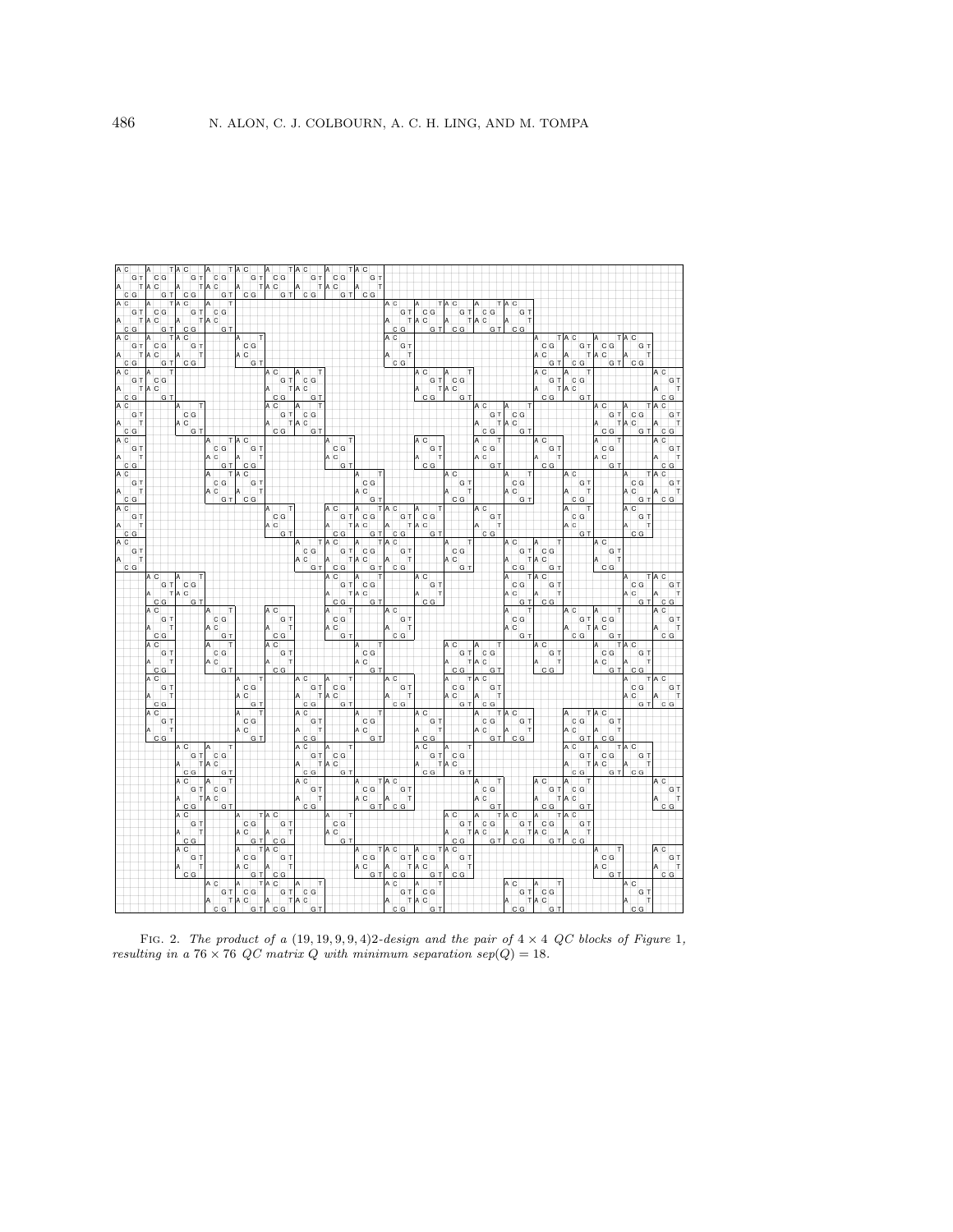our application, the conditions on block designs are too stringent. Indeed, in a block design, every two elements have the property that there are *exactly*  $2(r - \lambda)$  blocks containing precisely one of them, and the application does not require this type of uniformity. Consequently, block designs provide only a small fraction of the bbc's needed, even among the optimal equireplicate cases. A more serious drawback arises since b is constrained to be at least v by Fisher's inequality. (See, for example,  $[1]$ .) Using addition, however, we are most interested in bbc's with b very small.

We therefore relax the requirements by allowing, for each pair of elements, the number of blocks containing exactly one of them to vary, provided that it remains at least d. Translating to the design vernacular, when the bbc is equireplicate, we are specifying that every pair of elements occur together in at most some number  $\lambda$  of blocks.

A  $t-(v, k, \lambda)$  packing  $(V, \mathcal{B})$  is a  $(v, b, k)$ -set system in which every t-subset of elements occurs together in at most  $\lambda$  of the blocks in B. A 2- $(v, k, \lambda)$  packing in which  $v \geq 2k$  and every element has replication number at least r yields a bbc which is min $(r, 2(r - \lambda))$ -discriminated. See [8] for a survey of packings.

Our first construction produces  $2-(v, k, \lambda)$  packings with  $b = v$ . We take, as the set of elements, the integers modulo  $v, \mathbb{Z}_v$ . We choose a single block,  $B$ , containing k elements and form  $\mathcal{B} = \{B+0,\ldots,B+(v-1)\}\)$ , where the translate  $B+i=$  ${x + i \text{ mod } v : x \in B}$ . To determine the index  $\lambda$  of the packing  $(\mathbb{Z}_v, \mathcal{B})$ , proceed as follows. Each pair  $\{i, j\}$  of elements has an associated *difference* modulo v, namely,  $\min(i-j \mod v, j-i \mod v)$ . If this difference appears as the difference between two elements of  $B$ , then the pair occurs in exactly one translate of these two elements unless the difference is precisely half of  $v$ , in which case the pair appears in two translates. Hence, to determine the maximum number of times that a pair occurs in the packing, we need only determine how many pairs of elements in  $B$  have a specified difference. To handle the case when v is even and the difference examined is  $d/2$ , we must double the number of occurrences of the difference.

In the construction of bbc's, we may not require the minimum possible value of λ. Indeed, if  $v \geq 2k$  and we are to produce a  $(v, v, k, k)$ -bbc, we require only that every difference appear at most  $|k/2|$  times. A single block of k elements from  $\mathbb{Z}_v$  in which every difference is represented at most  $\lfloor k/2 \rfloor$  times (except when v is even, we require that  $v/2$  be represented at most  $\lfloor v/4 \rfloor$  times) is a near difference set. When  $v$  is odd and every difference is represented the same number of times, the block is a cyclic difference set, and these have been studied extensively [1].

In Table 3, we present near difference sets for a number of parameters of interest. These solutions were found using a simple backtracking method.

Such bbc's arising from near difference sets can exist only for some of the parameter sets of interest, namely, those when  $b = v$ . We therefore examine a more general method. Again we take  $\mathbb{Z}_v$  as the set of elements. We form a number of base blocks  $B_1, B_2, \ldots, B_\ell$ . We can again develop each base block modulo v to form v blocks. For certain base blocks, the  $v$  blocks in the development are not all distinct. In these cases, we can choose to include only a subset of the blocks. Suppose, for example, that v and k are both even, and that  $B_i = \{b_1, \ldots, b_{k/2}, b_1 + (v/2), \ldots, b_{k/2} + (v/2)\},\$ with  $0 \leq b_i \leq v/2$  when  $1 \leq i \leq k/2$ . Then  $B_i + (v/2) = B_i$ . In this case, we can produce only v/2 blocks, a half orbit, by including  $B_i + j$  for  $j = 0, \ldots, (v/2) - 1$ . In Table 4, we present solutions containing one half orbit and one starter block generating  $v$  blocks. To prescribe the block for the half orbit, we give only the elements  $b_1, \ldots, b_{k/2}.$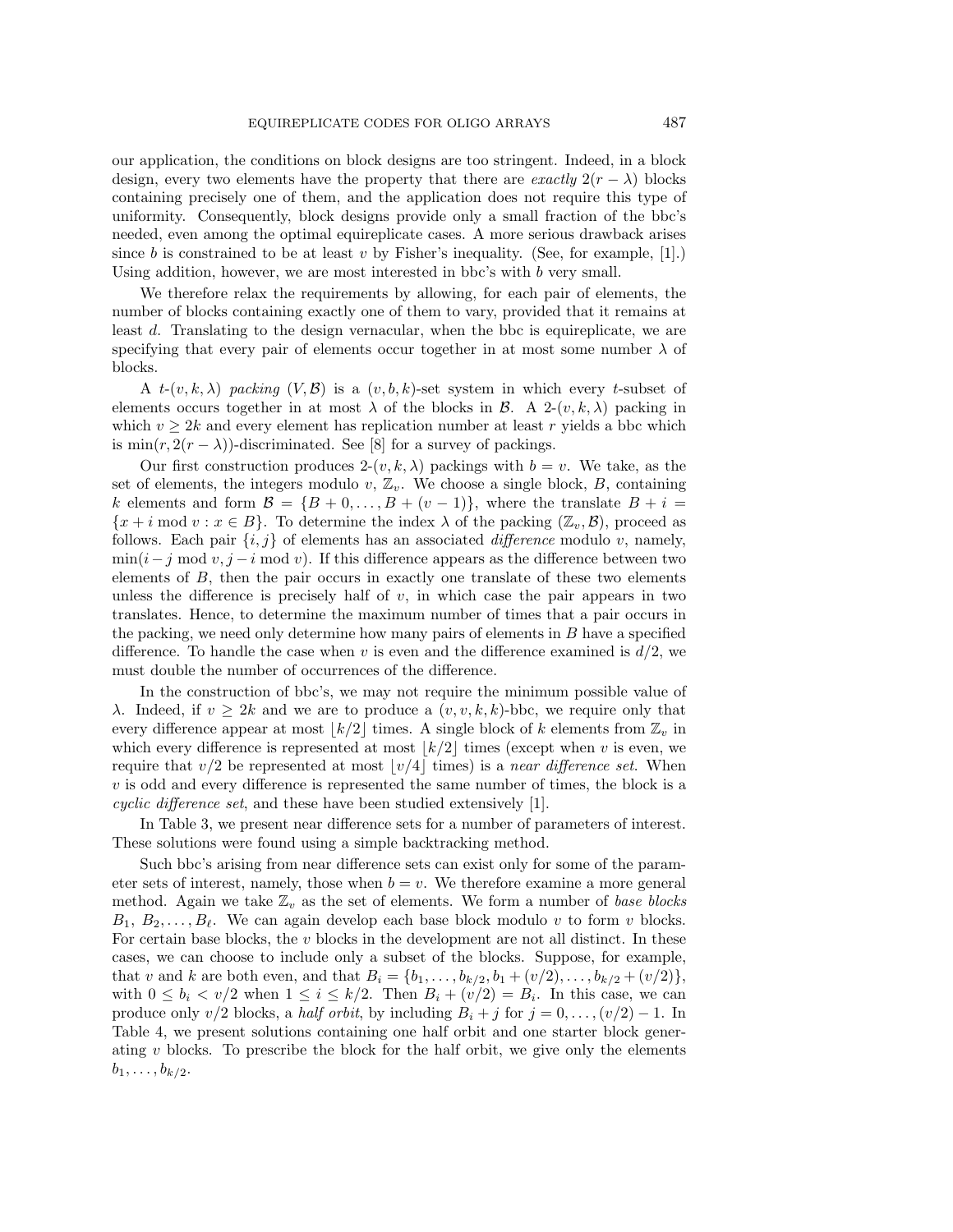| TABLE 3          |  |
|------------------|--|
| $1 \cdot \alpha$ |  |

| $\boldsymbol{v}$ | $\boldsymbol{k}$ | $\boldsymbol{d}$ | <b>Block</b>              | $\boldsymbol{v}$ | $\boldsymbol{k}$ | $\boldsymbol{d}$ | Block                     |
|------------------|------------------|------------------|---------------------------|------------------|------------------|------------------|---------------------------|
| 9                | $\overline{8}$   | $\overline{1}$   | 0 1 2 3 4 5 6 7           | 10               | $\overline{8}$   | $\overline{2}$   | 0 1 2 3 4 5 6 7           |
| 10               | 9                | $\mathbf{1}$     | 012345678                 | 11               | 8                | 3                | 0 1 2 3 4 5 6 8           |
| 11               | 9                | $\overline{2}$   | 012345678                 | 11               | 10               | $\mathbf{1}$     | 0123456789                |
| 12               | 9                | 3                | 0 1 2 3 4 5 6 7 9         | 12               | 10               | $\overline{2}$   | 0123456789                |
| 13               | 8                | $\overline{5}$   | $0\ 1\ 2\ 3\ 4\ 5\ 8\ 10$ | 13               | 9                | $\overline{4}$   | 0 1 2 3 4 5 7 9 10        |
| 13               | 10               | 3                | 0 1 2 3 4 5 6 7 8 10      | 14               | 8                | 6                | 0 1 2 3 4 5 7 10          |
| 14               | 9                | $\overline{5}$   | 0 1 2 3 4 5 6 9 11        | 15               | 8                | $\overline{7}$   | $0\ 1\ 2\ 3\ 5\ 7\ 8\ 11$ |
| 15               | 9                | 6                | 0 1 2 3 4 5 6 8 11        | 15               | 10               | $\overline{5}$   | 0 1 2 3 4 5 6 7 10 12     |
| 16               | 8                | 8                | 0 1 2 3 4 7 9 12          | 16               | $\boldsymbol{9}$ | $\overline{7}$   | 0 1 2 3 4 6 7 11 13       |
| 16               | 10               | 6                | 0 1 2 3 4 5 6 7 9 12      | 17               | 8                | 8                | 0 1 2 3 4 6 9 13          |
| 17               | 9                | 8                | 0 1 2 3 4 5 8 10 13       | 17               | 10               | $\overline{7}$   | 0 1 2 3 4 5 7 8 11 13     |
| 19               | 8                | 8                | 0 1 2 3 4 6 9 13          | 19               | 9                | 9                | 0 1 2 3 5 7 12 13 16      |
| 19               | 10               | 9                | 0 1 2 3 5 7 12 13 15 16   | 20               | 9                | 9                | 0 1 2 3 4 7 9 12 16       |
| 20               | 10               | 10               | 0 1 2 3 4 6 8 11 14 15    | 21               | 8                | 8                | 0 1 2 3 5 8 12 16         |
| 21               | 9                | 9                | 0 1 2 3 4 7 9 13 18       | 21               | 10               | 10               | 0 1 2 3 4 5 8 10 13 17    |
| 22               | 9                | 9                | 0 1 2 3 4 6 9 13 17       | 22               | 10               | 10               | 0 1 2 3 4 5 8 10 13 17    |
| 23               | 8                | 8                | 0 1 2 3 5 8 12 16         | 23               | 9                | 9                | 0 1 2 3 4 6 9 13 17       |
| 23               | 10               | 10               | 0 1 2 3 4 5 7 10 14 18    | 24               | $\boldsymbol{9}$ | 9                | 0 1 2 3 4 6 9 13 17       |
| 24               | 10               | 10               | 0 1 2 3 5 6 11 13 17 20   | 25               | $\,$ 8 $\,$      | 8                | 0 1 2 3 5 8 12 16         |
| 25               | 9                | 9                | 0 1 2 3 4 6 9 13 17       | 26               | $\boldsymbol{9}$ | 9                | 0 1 2 4 6 11 12 20 23     |
| 26               | 10               | 10               | 0 1 2 3 4 7 9 12 16 20    | 27               | $\,$ 8 $\,$      | 8                | 0 1 2 3 5 8 12 16         |
| 27               | 10               | 10               | 0 1 2 3 4 6 9 13 17 22    | 28               | $\boldsymbol{9}$ | $\overline{9}$   | 0 1 2 3 5 8 12 16 21      |
| 29               | 8                | 8                | 0 1 2 3 5 8 12 16         | 29               | 9                | 9                | 0 1 2 3 5 8 12 16 22      |
| 29               | 10               | 10               | 0 1 2 3 4 6 9 13 17 23    | 30               | 9                | 9                | 0 1 2 3 5 8 12 16 21      |
| 31               | 8                | 8                | 0 1 2 4 7 12 16 25        | 31               | $\boldsymbol{9}$ | 9                | 0 1 2 3 5 8 12 16 21      |
| 31               | 10               | 10               | 0 1 2 3 4 6 9 13 17 22    | 32               | 9                | 9                | 0 1 2 3 5 8 12 16 22      |
| 33               | 8                | 8                | 0 1 2 4 7 11 19 24        | 33               | 9                | 9                | 0 1 2 3 5 8 12 16 21      |
| 33               | 10               | 10               | 0 1 2 3 5 8 12 18 22 27   | 34               | 9                | 9                | 0 1 2 3 5 8 12 16 21      |

Near difference sets.

TABLE 4 One and a half orbits.

| $\eta$ | k. |    | Half orbit | Full orbit              |
|--------|----|----|------------|-------------------------|
| 10     | -8 | 3  | 0 1 2 3    | 0 1 2 3 4 5 6 7         |
| 12     | 10 | 3  | 0 1 2 3 4  | 0 1 2 3 4 5 6 7 8 9     |
| 14     | -8 | 9  | 0 1 2 4    | 0 1 2 3 4 6 7 12        |
| 16     | 10 | 9  | 0 1 2 3 4  | 0 1 2 3 4 5 7 8 10 14   |
| 22     | 10 | 15 | 0 1 2 3 5  | 0 1 2 3 5 7 10 15 18 19 |
| 24     | 10 | 15 | 0 1 2 4 9  | 0 1 2 3 6 7 9 11 17 20  |
| 26     | 10 | 15 | 0 1 2 4 7  | 0 1 2 3 4 7 10 12 18 22 |

Other relaxations of the stringent block design conditions can be exploited. A  $(g, k; \lambda)$ -difference matrix over  $\mathbb{Z}_g$  is a  $k \times \lambda g$  array A with entries from  $\mathbb{Z}_g$  with the property that for any  $1 \leq i < j \leq k$ , the collection of differences  $\{A_{i,\ell} - A_{j,\ell} \text{ mod } g:$  $1 \leq \ell \leq \lambda g$  contains the g numbers in  $\mathbb{Z}_q$   $\lambda$  times each.

PROPOSITION 3.3. There is an equireplicate  $(27, 21, 9, 7)$ -bbc and an equireplicate  $(30, 21, 10, 7)$ -bbc.

*Proof.* There is a  $(3, 9, 3)$ -difference matrix; see for example, [2]. Choose any seven of its columns and append the 14 further columns obtained by developing the columns under addition modulo 3. Treat the resulting set of 21 columns as blocks of a packing on the 27 points  $(i, \sigma)$ , where i indicates the row and  $\sigma$  the symbol from  $\mathbb{Z}_3$ . The resulting packing has  $\lambda = 3$ , and hence is a 2-(27, 9, 3) packing on 21 blocks which is equireplicate. Hence, an equireplicate  $(27, 21, 9, 7)$ -bbc exists. Now this 2-(27, 9, 3) packing can, by construction, be partitioned into seven sets of three blocks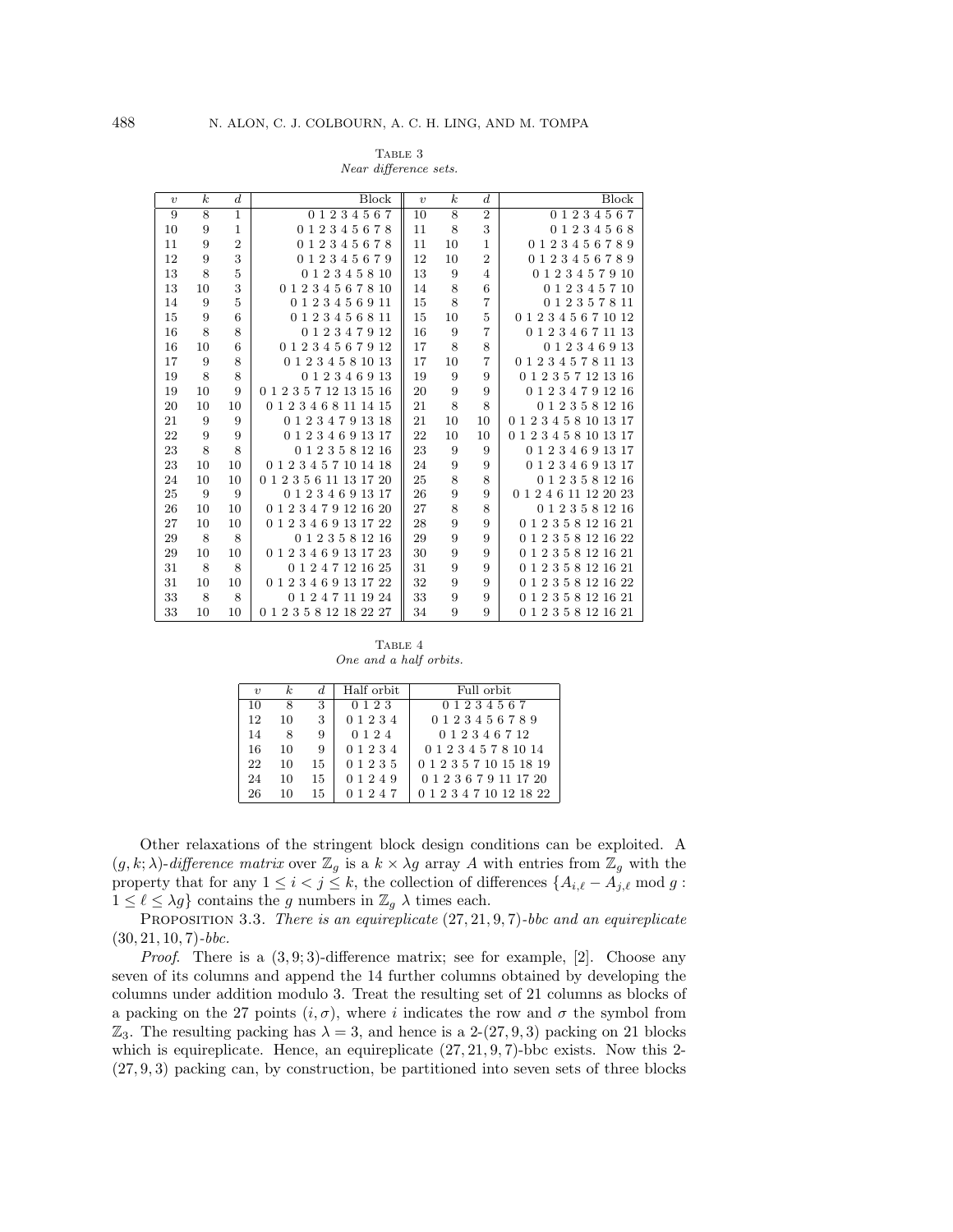each, so that each set contains three mutually disjoint blocks. Let  $P_1, \ldots, P_7$  be such a partition of the blocks. Add three new elements  $a, b, c$  to the packing. Add a to each block in  $P_1$  and  $P_2$  and to the first block in  $P_7$ ; add b to each block in  $P_3$  and  $P_4$  and to the second block in  $P_7$ ; add c to the remaining seven blocks. The result is  $a \, 2-(30, 10, 3)$  packing; it is equireplicate with replication number 7, and hence yields an equireplicate  $(30, 21, 10, 7)$ -bbc.  $\Box$ 

**4. Dual constructions.** Since we are primarily interested in cases in which  $b < v$ , it is natural to consider the dual set system. The *dual set system* of a set system  $(V, \mathcal{B})$  is a set system  $(X, \mathcal{D})$  in which  $X = \{x_B : B \in \mathcal{B}\}\$ and  $\mathcal{D} = \{D_y :$  $y \in V$ , where  $D_y = \{x_B : y \in B \in \mathcal{B}\}\$ . The dual of a  $(v, b, k)$ -set system with replication numbers  $r_1, \ldots, r_v$  is a  $(b, v)$ -set system with v blocks of sizes  $r_1, \ldots, r_v$ and having constant replication number k. Indeed, when the  $(v, b, k)$ -set system is equireplicate with replication number r, its dual is a  $(b, v, r)$ -set system which has constant replication number  $k$ . The dual of the set system in Table 1 is given in Table 5.

TABLE 5 Dual set system of  $(28, 14, 10, 5)$ -bbc.

| 0              | 3              |    |    | 9  | 4              | 5              |                |    | 10 |                | - 1 |    | 8  | 13 |
|----------------|----------------|----|----|----|----------------|----------------|----------------|----|----|----------------|-----|----|----|----|
| 1              | 3              | 6  | 8  | 12 | 0              |                | $\overline{2}$ | 3  | 13 | 3              | 5   | 8  | 10 | 13 |
| $\overline{2}$ | 4              | 10 |    | 13 | 0              | 6              | 7              | 10 | 13 | $\overline{2}$ | 6   | 8  | 9  | 13 |
| $\overline{0}$ | 1              | 4  | 6  | 9  | 4              | 5              | 6              | 12 | 13 | 5              | 6   | 7  | 8  | 11 |
| 3              | 6              | 9  | 10 | 11 | $\overline{0}$ | $\overline{2}$ | 4              | 5  | 8  | 0              | 5   | 9  | 11 | 13 |
| 1              | $\overline{2}$ |    | 9  | 11 |                | 3              | 4              | 5  | 11 | 4              | 8   | 9  | 11 | 12 |
| 0              | 1              | 8  | 10 | 11 | 2              | 3              | 5              | 9  | 12 | 0              | 2   | 6  | 11 | 12 |
| $\overline{2}$ | 3              | 4  | 6  | 7  | 3              |                |                | 12 | 13 | 0              |     | 5  | 7  | 12 |
| $\overline{2}$ | 7              | 8  | 10 | 12 | 1              | 2              | 5              | 6  | 10 | 1              | 9   | 10 | 12 | 13 |
| $\mathbf{0}$   | 3              | 4  | 10 | 12 |                |                |                |    |    |                |     |    |    |    |

The discrimination of the primal is reflected in the dual in a somewhat different manner than in the primal. Two blocks of the dual sharing  $\mu$  elements result in a discrimination d of the primal satisfying  $d \leq 2r - 2\mu$ ; hence maximizing d amounts to minimizing  $\mu$ , the intersection size of two blocks, since  $r$  is fixed. Translating this into design vernacular, we establish the following.

THEOREM 4.1. A t- $(b, r, 1)$  packing on v blocks with replication number k yields an equireplicate  $(v, b, k, min(r, b - r, 2(r - t + 1)))$ -bbc with replication number r.

*Proof.* The dual of a  $t-(b, r, 1)$  packing on v blocks with replication number k is a  $(v, b, k)$ -set system with replication number r in which every pair of elements occurs in at most  $t - 1$  blocks together.  $\Box$ 

Hence, our goal is to produce  $t-(b, r, 1)$  packings with  $t \leq r/2 + 1$ . One potential benefit of this dual approach when  $b < v$  is that we can examine constructions over  $\mathbb{Z}_b$ rather than the larger  $\mathbb{Z}_v$ . We illustrate this by producing a number of 4-equireplicate  $(2m, m, 8, 4)$ -bbc's.

THEOREM 4.2. A 4-equireplicate  $(2m, m, 8, 4)$ -bbc exists for all  $m \ge 10$ .

*Proof.* The dual set system is constructed with elements in  $\mathbb{Z}_m$  and has two base blocks which are developed modulo  $m$ . We need only ensure that the result is a 3- $(m, 4, 1)$  packing. When  $m = 10$ , use the base blocks  $\{0, 1, 2, 6\}$  and  $\{0, 2, 4, 7\}$ ; when  $m \geq 11$ , use the base blocks  $\{0, 1, 2, 7\}$  and  $\{0, 1, 3, 5\}$ . The proof is completed by verifying that no translate of a triple in either base block appears as a translate of a different triple or as a different translate of this triple. $\Box$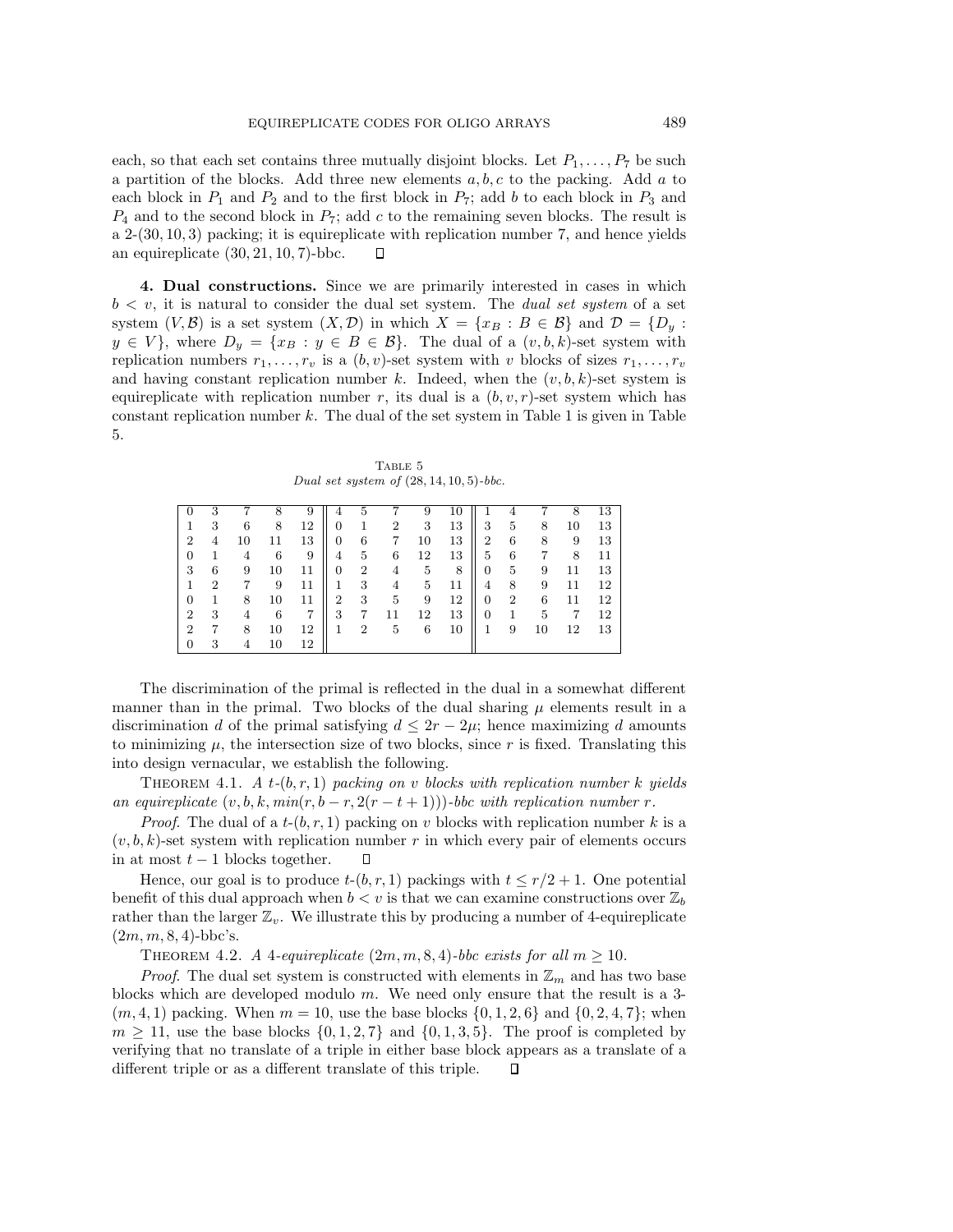In a similar vein, other bbc's are easily produced from  $3-(b, 5, 1)$  packings:

|    |  | Dual base blocks in $\mathbb{Z}_b$           |
|----|--|----------------------------------------------|
|    |  | $\{0, 1, 4, 11, 14\}, \{0, 2, 7, 8, 13\}$    |
| 32 |  | $\{0, 2, 8, 14, 15\}, \{0, 3, 7, 11, 14\}$   |
|    |  | $\{0, 3, 10, 12, 14\}, \{0, 4, 12, 15, 16\}$ |

The dual solutions thus far presented all have the property that  $v$  is an integral multiple of b. We can vary the construction to admit other solutions. Suppose, for example, that we are to produce a  $(25, 10, 10, 4)$ -bbc. Its dual is a  $(10, 25, 4)$ -set system which is 10-equireplicate and forms a  $3-(10, 4, 1)$  packing. Two base blocks,  $\{0, 1, 2, 6\}$ and  $\{0, 2, 4, 7\}$ , generate 20 blocks in  $\mathbb{Z}_{10}$ . A third base block  $\{0, 1, 3, 4\}$  is used, but in its development, we include only translates obtained by adding the even integers. Since this last base block contains two even and two odd numbers, this development ensures that the resulting packing is 10-equireplicate.

In general, by selecting certain translates out of one orbit of a base block, we can vary  $k$  and  $b$  in the construction. We give some further examples of constructions of this type next, subscripting one block with the integers to be added in forming its translates. The first three employ packings with  $t = 3$ , while the last five employ packings with  $t = 4$ .

| $\boldsymbol{\eta}$ | b  | k. | d.             | Dual base blocks in $\mathbb{Z}_b$                                          |
|---------------------|----|----|----------------|-----------------------------------------------------------------------------|
| 27                  | 12 | 9  | 4              | $\{0, 1, 3, 5\}, \{0, 1, 2, 7\}, \{0, 3, 6, 9\}_{0,1,2}$                    |
| 30                  | 12 | 10 | $\overline{4}$ | $\{0, 1, 3, 5\}, \{0, 1, 2, 7\}, \{0, 2, 6, 8\}_{0,1,2,3,4,5}$              |
| 32                  | 20 | 8  | 5              | $\{0, 1, 8, 14, 17\}, \{0, 2, 11, 18, 19\}_{0,1,2,5,6,7,10,11,12,15,16,17}$ |
| 15                  | 10 | 9  | $\overline{4}$ | $\{2,3,5,6,7,9\},\{3,4,5,6,8,9\}_{0,2,4,6,8}$                               |
| 28                  | 21 | 8  | 6              | $\{0, 1, 4, 9, 18, 20\}, \{0, 1, 7, 8, 14, 15\}_{0,1,2,3,4,5,6}$            |
| 33                  | 22 | 9  | 6              | $\{0, 1, 6, 7, 10, 15\}, \{0, 1, 3, 11, 12, 14\}_{0,1,2,3,4,5,6,7,8,9,10}$  |
| 24                  | 21 | 8  | 7              | $\{0, 1, 2, 4, 6, 7, 14\}, \{0, 3, 6, 9, 12, 15, 18\}_{0,1,2}$              |
| 32                  | 28 | 8  | 7              | $\{0, 1, 2, 4, 7, 11, 17\}, \{0, 4, 8, 12, 16, 20, 24\}_{0,1,2,3}$          |

In a number of cases, we have not been able to find (dual) solutions which are cyclic modulo b. In some of these situations, we have resorted to using a smaller group.

THEOREM 4.3. There is a  $(3m, 2m, 9, 6)$ -bbc for all  $m \ge 7$ .

*Proof.* We form the dual of the required bbc on the element set  $\mathbb{Z}_m$  ×  $\{0, 1\}$ . We begin with three base blocks  $\{(0, 0), (1, 0), (3, 0), (0, 1), (1, 1), (3, 1)\}, \{(2, 0),$  $(4, 0), (5, 0), (6, 0), (0, 1), (3, 1)\}, \text{ and } \{(0, 0), (3, 0), (2, 1), (4, 1), (5, 1), (6, 1)\}.$  Each gives m blocks of the dual by adding the nonzero elements of  $\mathbb{Z}_m$  in turn to the first coordinates of each element. It is easily verified that the result is a  $3-(2m,6,1)$ packing which is 9-equireplicate.  $\Box$ 

THEOREM 4.4. There is a  $(4m, 3m, 8, 6)$ -bbc and a  $(5m, 3m, 10, 6)$ -bbc for all  $m \geq 5$ .

*Proof.* We form the dual of the required bbc on the element set  $\mathbb{Z}_m \times \{0, 1, 2\}$ . We begin with five base blocks:

$$
\{(0,0), (1,0), (2,0), (3,0), (4,1), (4,2)\},\{(0,1), (1,1), (2,1), (3,1), (4,0), (4,2)\},\{(0,2), (1,2), (2,2), (3,2), (4,1), (4,0)\},\{(0,0), (1,0), (0,1), (1,1), (0,2), (1,2)\},\{(0,0), (2,0), (0,1), (2,1), (0,2), (2,2)\}.
$$

Each gives m blocks of the dual by adding the nonzero elements of  $\mathbb{Z}_m$  in turn to the first coordinates of each element. It is easily verified that the result is a 4-  $(3m, 6, 1)$  packing and yields a  $(5m, 3m, 10, 6)$ -bbc. Deleting the last base block and its translates yields a  $(4m, 3m, 8, 6)$ -bbc.  $\Box$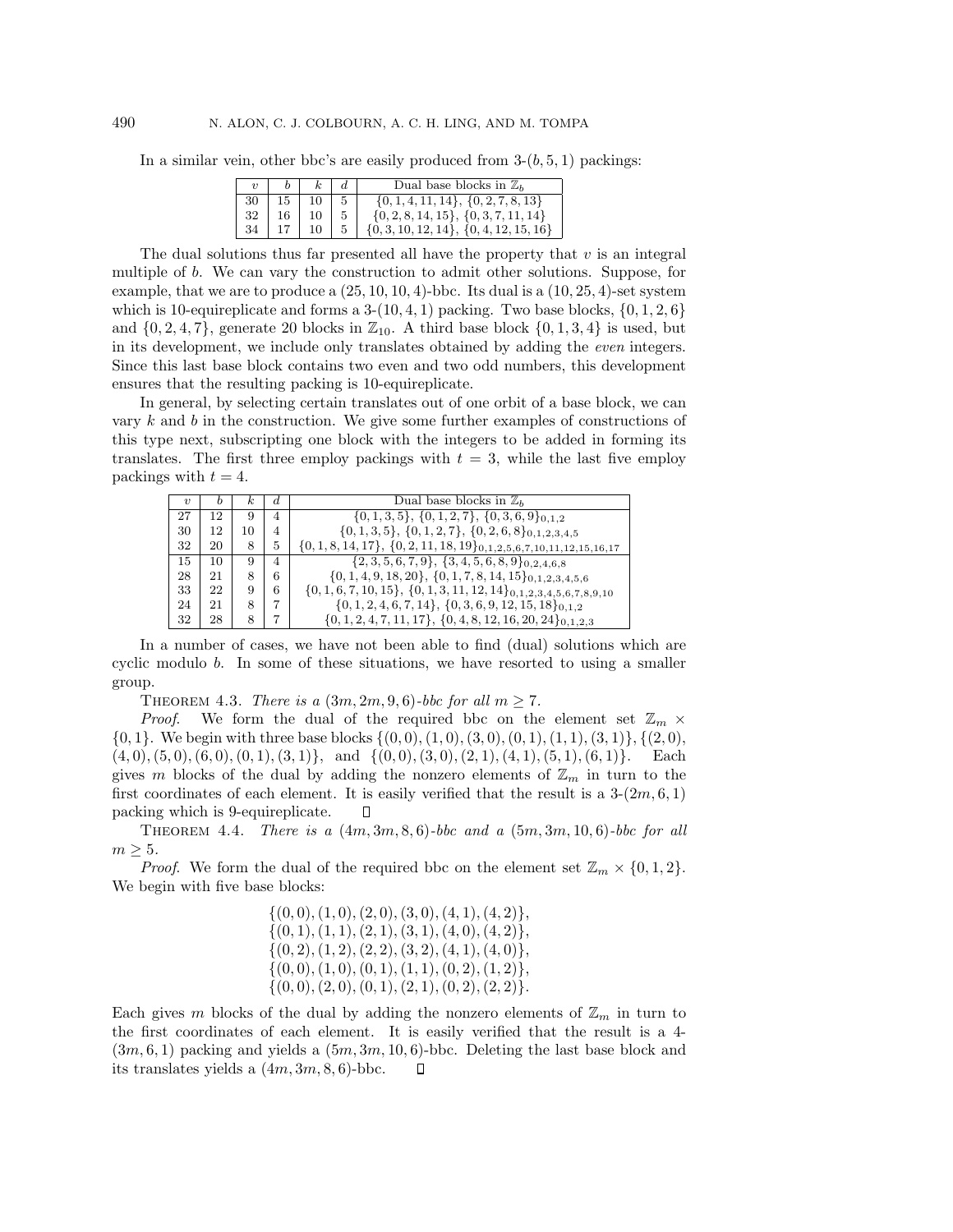PROPOSITION 4.5. There exists a  $(24, 15, 8, 5)$ -bbc and a  $(27, 15, 9, 5)$ -bbc.

*Proof.* The point set for the dual in each case is the 15 points  $\mathbb{Z}_{12} \cup \{a, b, c\}.$ Start with the blocks obtained by developing  $\{0, 1, 2, 4, 9\}$  and  $\{0, 1, 5\}$  modulo 12. Then the translates of  $\{0, 1, 5\}$  can be partitioned into three parallel classes of four blocks each. For the three parallel classes in turn, add the points  $\{a, b\}$ ,  $\{a, c\}$ , and  ${b, c}$ , respectively, to each block of the parallel class. The result is the dual of the  $(24, 15, 8, 5)$ -bbc.

To this dual, add the three distinct translates of  $\{0, 3, 6, 9\}$  modulo 12, placing a, b, and c, respectively, in one of the three translates. This is the dual of the  $(27, 15, 9, 5)$ -bbc. □

For small values of  $d$ , a direct construction can be quite simple.

PROPOSITION 4.6. There are  $(12, 6, 8, 2)$ -,  $(12, 8, 9, 2)$ -,  $(14, 7, 10, 2)$ -, and  $(15, 6, 6)$  $10, 2)$ -bbc's.

*Proof.* Start with a k-regular graph on n vertices for  $(k, n) = (4, 6), (3, 8), (4, 7)$ , or (5, 6), respectively. The complement of this set system forms the dual of the required bbc.  $\Box$ 

Similarly, the complement of the blocks of a  $2-(9, 12, 4, 3, 1)$  design forms the dual of a  $(12, 9, 8, 3)$ -bbc.

We employ some constructions from Hadamard designs. A *Hadamard* 3-*design* is a  $3-(4n, 2n, n-1)$  design [1]. Such a design has  $8n-2$  blocks, and they occur in  $4n-1$  complementary pairs. Deleting one point of a  $3-(4n, 2n, n-1)$  design produces a 2- $(4n-1, 2n-1, n-1)$  design which has  $4n-1$  blocks and replication number  $2n - 1$ . Hence, the 2-design is *symmetric*, and consequently every two blocks of the 2-design intersect in  $n-1$  elements. The 3-design can be recovered from the 2-design by including the complements of the blocks of the 2-design and including the blocks with a single new element which is adjoined to each. From this construction, the 3design is an  $(n+1)-(4n, 2n, 1)$  packing. Deleting blocks retains this packing property, but, more importantly, deleting complementary pairs of blocks retains the property that the packing is equireplicate. Indeed, if we select  $j$  complementary pairs of blocks, the replication number is j; when  $j \geq 2n$ , the packing leads to a  $(2j, 4n, j, 2n)$ -bbc. Using Hadamard designs for  $n \in \{3, 4, 5\}$ , we obtain the following.

PROPOSITION 4.7. There exist  $(16, 12, 8, 6)$ -,  $(16, 20, 8, 10)$ -,  $(18, 12, 9, 6)$ -,  $(18, 10)$ 16, 9, 8)-,  $(18, 20, 9, 10)$ -,  $(20, 12, 10, 6)$ -, and  $(20, 16, 10, 8)$ -bbc's.

We also need one specific construction.

PROPOSITION 4.8. There exist  $(18, 9, 8, 4)$ - and  $(18, 9, 10, 4)$ -bbc's.

Proof. The second is the complement of the first. To construct the dual of the first, we begin with nine points  $\{(i, j) : i, j \in \mathbb{Z}_3\}$ . We include all nine blocks of the form  $\{(i, k), (i, \ell), (j, k), (j, \ell)\}\$  with  $i, j, k, \ell \in \mathbb{Z}_3$ ,  $i \neq j$ , and  $k \neq \ell$ . We then add all nine blocks of the form  $\{(i, j), (i, k), (a, \ell), (b, \ell)\}\$  when  $\{i, a, b\} = \{j, k, \ell\} = \mathbb{Z}_3$ . This is a  $3-(9,4,1)$  packing with 18 blocks, having constant replication number eight.  $\Box$ 

In Table 6, the dual of a (16, 38, 8, 19)-bbc is presented. The method used to obtain this solution is of independent interest and is described in [3].

**5. Nonexistence results.** We have presented a large collection of constructions for optimal equireplicate bbc's, focusing on those with smaller discriminations in order to use addition to produce those with larger discrimination. However, not all bbc's exist; in fact, those with low discrimination appear to be the least likely to exist. We do not restrict to equireplicate bbc's in this section. We establish a preliminary result for small discrimination.

THEOREM 5.1. An optimal  $(v, b, k, 1)$ -bbc exists only when  $v = k + 1$  or  $k = 1$ .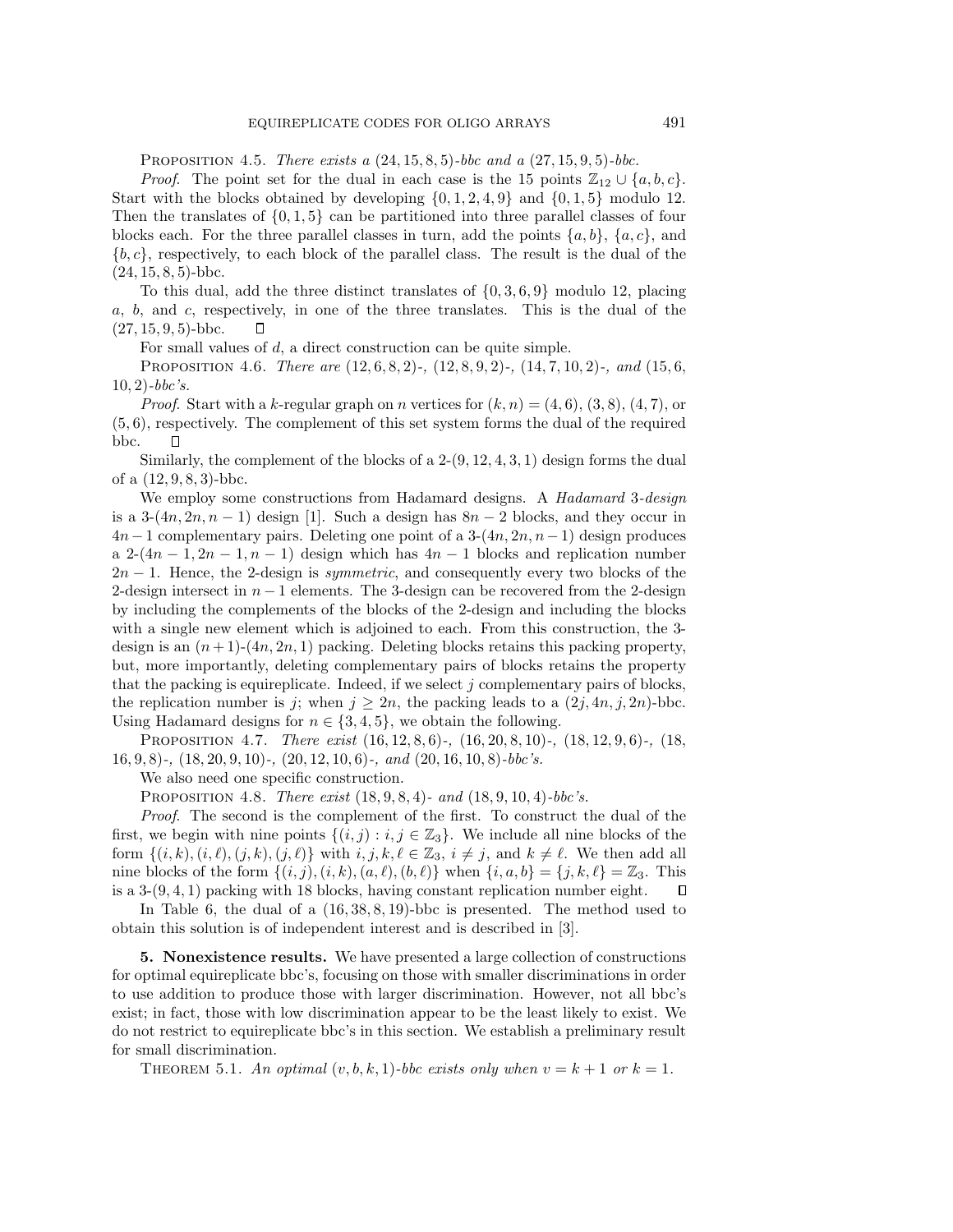|  | TABLE 6 |  |                                   |
|--|---------|--|-----------------------------------|
|  |         |  | Dual of a $(16, 38, 8, 19)$ -bbc. |

| $\Omega$       |                             | 6              |    | 8  | 9  | 10 | 11 | 13 | 14 | 17 | 19 | 21 | 27 | 28 | 29 | 32 | 35 | 37 |
|----------------|-----------------------------|----------------|----|----|----|----|----|----|----|----|----|----|----|----|----|----|----|----|
| 0              | $\overline{2}$              | $\overline{4}$ | 5  | 8  | 9  | 15 | 16 | 17 | 18 | 19 | 20 | 22 | 25 | 27 | 29 | 31 | 32 | 34 |
| 0              | 1                           | 5              | 6  | 14 | 16 | 18 | 19 | 20 | 23 | 24 | 26 | 27 | 28 | 30 | 31 | 34 | 35 | 37 |
| 0              | 3                           | 7              | 8  | 12 | 13 | 16 | 18 | 20 | 21 | 26 | 28 | 29 | 30 | 31 | 32 | 33 | 35 | 36 |
| 1              | $\overline{2}$              | 5              | 6  | 7  | 9  | 11 | 13 | 20 | 21 | 22 | 24 | 25 | 30 | 31 | 32 | 34 | 35 | 36 |
| 1              | $\overline{2}$              | 3              | 4  | 5  | 10 | 13 | 14 | 15 | 16 | 20 | 21 | 24 | 27 | 29 | 30 | 32 | 33 | 37 |
| $\Omega$       | 1                           | 3              | 4  | 5  | 7  | 11 | 12 | 14 | 17 | 19 | 20 | 22 | 23 | 32 | 33 | 34 | 36 | 37 |
| $\overline{2}$ | 5                           | 6              | 7  | 8  | 9  | 12 | 14 | 15 | 16 | 19 | 23 | 25 | 29 | 30 | 33 | 35 | 36 | 37 |
|                | $\overline{2}$              | 3              | 4  | 6  | 12 | 13 | 15 | 17 | 23 | 25 | 26 | 28 | 29 | 31 | 32 | 34 | 35 | 37 |
| $\overline{2}$ | 3                           | 6              | 7  | 10 | 11 | 15 | 16 | 17 | 18 | 20 | 21 | 22 | 23 | 27 | 28 | 31 | 36 | 37 |
| 3              | $\overline{4}$              | 5              | 6  | 9  | 10 | 11 | 12 | 18 | 19 | 22 | 24 | 26 | 27 | 29 | 31 | 33 | 35 | 36 |
| $\Omega$       | 1                           | 2              | 8  | 10 | 11 | 12 | 13 | 15 | 17 | 19 | 24 | 27 | 28 | 30 | 31 | 33 | 34 | 36 |
| 9              | 10                          | 11             | 13 | 14 | 15 | 18 | 19 | 20 | 21 | 22 | 23 | 25 | 26 | 28 | 29 | 30 | 33 | 34 |
| 1              | 3                           | 5              | 7  | 8  | 9  | 10 | 11 | 12 | 14 | 15 | 16 | 17 | 18 | 24 | 25 | 26 | 28 | 32 |
| 0              | $\mathcal{D}_{\mathcal{L}}$ | 3              | 4  | 7  | 8  | 10 | 12 | 14 | 21 | 22 | 23 | 24 | 25 | 26 | 27 | 30 | 34 | 35 |
| 0              |                             |                | 6  | 8  | 9  | 13 | 16 | 17 | 18 | 21 | 22 | 23 | 24 | 25 | 26 | 33 | 36 | 37 |
|                |                             |                |    |    |    |    |    |    |    |    |    |    |    |    |    |    |    |    |

*Proof.* If  $v \geq 2k$ , the dual set system has  $b = \lfloor v/k \rfloor$  points and has at least  $v - k + 1$  blocks of size 1. When  $k > 1$ , some block is repeated, and hence the discrimination is 0. If  $v < 2k$ , the dual set system has  $\lceil v/(v-k) \rceil$  points and has at least  $k + 1$  blocks of size  $v - 1$ . Its complement therefore has  $k + 1$  blocks of size 1, and hence contains a repeated block unless  $v - k = 1$ .  $\Box$ 

When the discrimination is two, the analysis is slightly more complex. We describe one concrete example and then give much briefer arguments thereafter. Let us establish that a  $(31, 8, 8, 2)$ -bbc does not exist. If one were to exist, its dual has eight points. It has 31 blocks, and each must have size at least two (and at most six). There are  $64 = 8 \cdot 8$  occurrences of points in blocks. Hence, there are either 30 blocks of size two and one of size four, or there are 29 blocks of size two and two of size three. In this case, since  $\binom{8}{2} = 28$ , there must be a *repeated* block of size two. However, then the bbc has two identical columns, and its discrimination is zero, a contradiction. In general, the nonexistence results all arise from an analysis of the cases that can arise, showing that each cannot have the required discrimination.

THEOREM 5.2. An optimal  $(v, b, k, 2)$ -bbc exists only if

1.  $v \le 13$ ,  $v \in \{29, 30\}$ , or  $v \ge 33$  when  $k = 8$ ;

2.  $v \le 14$ ,  $v \in \{32, 37, 38\}$ , or  $v \ge 41$  when  $k = 9$ ;

3.  $v \le 16$ ,  $v \in \{46, 47\}$ , or  $v \ge 51$  when  $k = 10$ .

*Proof.* First we suppose that  $v \geq 2k$ . Then  $b = \lceil \frac{2v}{k} \rceil$ . The dual of the required bbc therefore has  $bk$  occurrences of elements distributed across  $v$  blocks, each having size at least two. It follows that "most" blocks have size equal to two. If the dual has a block of size three, then no block of size two can share both elements with the block of size three. To maximize the number of blocks in the dual, we therefore construct the dual with the largest possible number of blocks of size four and the remaining blocks of size two.

Consider the case when  $k = 8$ . Write  $v = 4s + \alpha$  with  $\alpha \in \{1, 2, 3, 4\}$ . Then  $b = 2s + 1$ , and  $bk = 16s + 8$ . It follows that the number of blocks of size two in the dual, when no blocks of size three are chosen, is at least  $4s - 4 + 2\alpha$ . Now requiring that  $4s-4+2\alpha \leq {b \choose 2}$ , we obtain that  $s(s-7) \geq 4\alpha-8$ . Hence,  $s \geq 7$  when  $\alpha \in \{1,2\}$ and  $s \geq 8$  when  $\alpha \in \{3, 4\}$ . When  $k = 9$  or  $k = 10$ , the analysis is similar and is omitted.

When  $v < 2k$ , we use the fact that a  $(v, b, k, 2)$ -bbc is equivalent to a  $(v, b, v-k, 2)$ -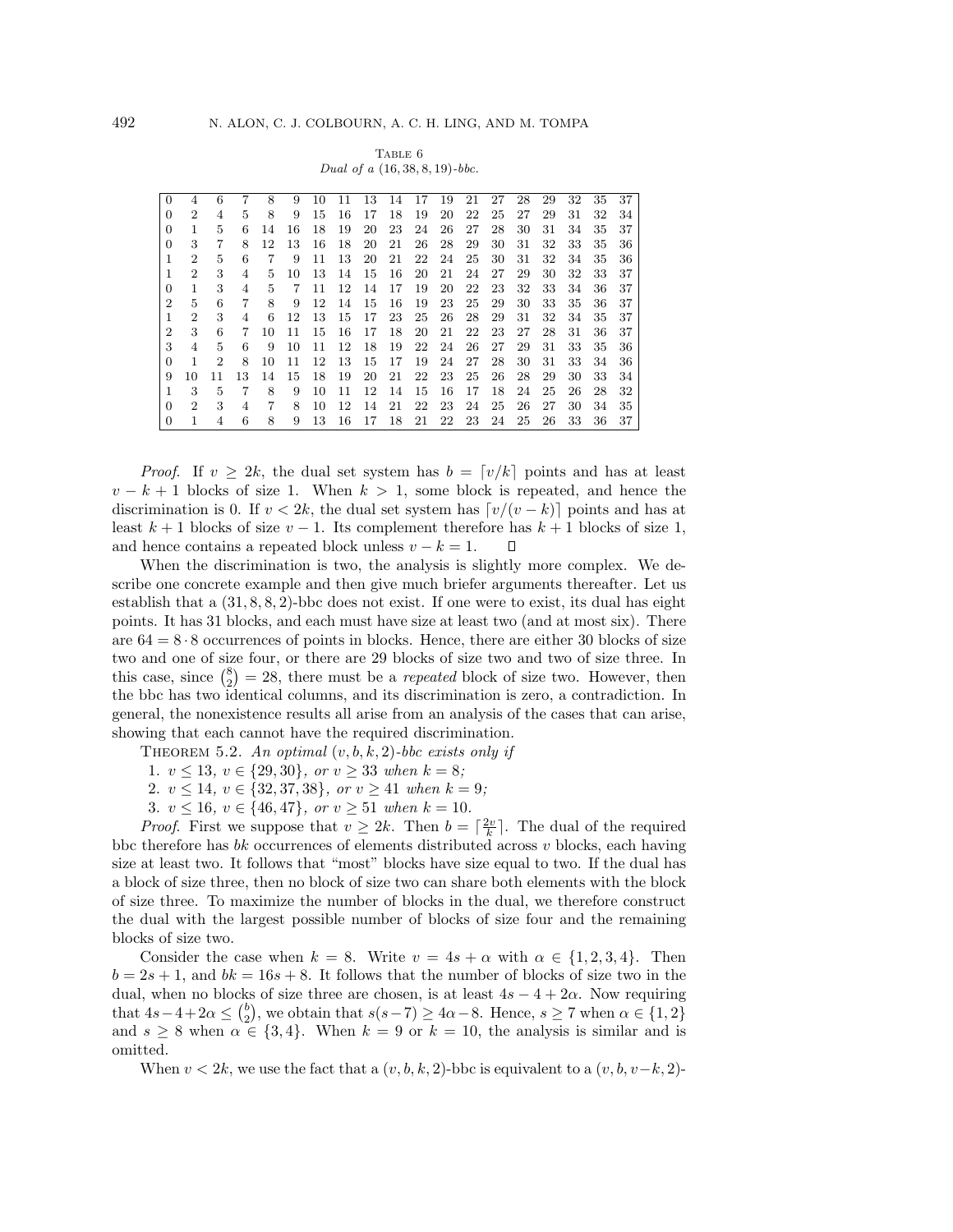bbc. The remaining cases have  $b = 5$  but require more than 10 blocks of size two in the dual of the complementary bbc.  $\Box$ 

The restrictions when the discrimination is three are more severe. In this case, the dual has  $\lceil \frac{3v}{k} \rceil$  points, and its v blocks are almost all of size three. However, two blocks of size three are permitted to intersect in only one element. This easily establishes that when  $k \in \{8, 9, 10\}$  and  $2k \le v \le 34$ , no optimal  $(v, b, k, 3)$ -bbc exists. When  $v < 2k$ , a similar argument excludes  $v \in \{13, 14, 15\}$  when  $k = 8$ ;  $v \in \{15, 16, 17\}$ when  $k = 9$ ; and  $v \in \{15, 16, 17, 18, 19\}$  when  $k = 10$ .

Turning to discrimination four, the blocks of size four in the dual form a packing in which every 3-subset appears in at most one block. Using this fact, we can conclude that no optimal  $(v, b, k, 4)$ -bbc exists when  $v \in \{15, 16, 17\}$  and  $k = 8$ ;  $v \in \{17, 18, 19, 20\}$  and  $k = 9$ ; or  $v \in \{19, 20, 21, 22\}$  and  $k = 10$ . For example, when  $(v, k) \in \{(16, 8), (18, 9), (20, 10)\}\$ , the dual is a 3- $(8, 4, 1)$  packing with 16, 18, or 20 blocks; but the maximum packing has only 14 blocks.

For discrimination five, the blocks of size five again form a packing in which every 3-subset appears in at most one block. When  $(v, k) \in \{(17, 8), (19, 9), (21, 10),$  $(22, 10)$ , the dual has 11 points and has at least 14 blocks of size five. Then consider the derived design obtained by choosing a point containing the maximum number of blocks of size five, selecting all blocks of size five containing this point, and then deleting the point from each. This is a  $2-(10, 4, 1)$  packing, which must have at least seven blocks by construction. But no  $2-(10, 4, 1)$  packing with seven blocks exists. By complementation, we also eliminate the cases when  $(v, k) = (17, 9)$  or  $(19, 10)$ . A similar argument shows that no  $(24, 12, 10, 5)$ -bbc or  $(26, 13, 10, 5)$ -bbc exists. A complete exhaustive search by backtracking established the nonexistence of a  $(19, 12, 8, 5)$ -bbc.

The astute reader will have observed that fewer negative results arise for even discrimination than for odd, and that as the discrimination increases, the negative results are sparser. Indeed, in Tables 7 and 8 there are very few negative results for  $d > 5$ . It is, however, possible to prove such results. We give examples in the following two theorems.

THEOREM 5.3. A  $(2k, 2d, k, d)$ -bbc does not exist when d is odd and  $d < 2k - 1$ . *Proof.* Such a bbc is a 2- $(2k, 2d, |d/2|)$  packing. Hence, we require that  $|d/2|$ .  ${2k \choose 2} \ge 2d \cdot {k \choose 2}$ . Letting  $d = 2s + 1$ , we require that  $s(2k - 1) \ge (2s + 1)(k - 1)$ . Simplifying,  $2ks - s \ge 2ks + k - 2s - 1$ , i.e.,  $s \ge k - 1$ , or  $d \ge 2k - 1$ .  $\Box$ 

For even values of d, there is also a nonexistence result.

THEOREM 5.4. A  $(2k, 2d, k, d)$ -bbc does not exist when  $d < k/2$ .

*Proof.* The columns of such a bbc are  $2k$  binary vectors of length  $2d$  so that the Hamming distance between any pair is at least  $d$ . By the pigeonhole principle,  $k$  of them share the same first coordinate, giving a set of k vectors of length  $2d-1$  so that the Hamming distance between every pair is at least  $d$ . Since in each coordinate there are at most  $|k^2/4|$  pairs of these vectors that differ in this coordinate, and the sum of distances between all pairs of these vectors is at least  $\binom{k}{2}d$ , it follows that

$$
(2d-1)k^2/4 \ge (2d-1)\lfloor k^2/4 \rfloor \ge \binom{k}{2}d,
$$

implying that  $d \geq k/2$ , as needed.  $\Box$ 

Similar nonexistence results can be derived for other values of  $v$  and  $k$ , provided  $v \geq 2k$  and  $v-2k$  is small, using the Plotkin bound. (See, for example, [6, pp. 41–43].)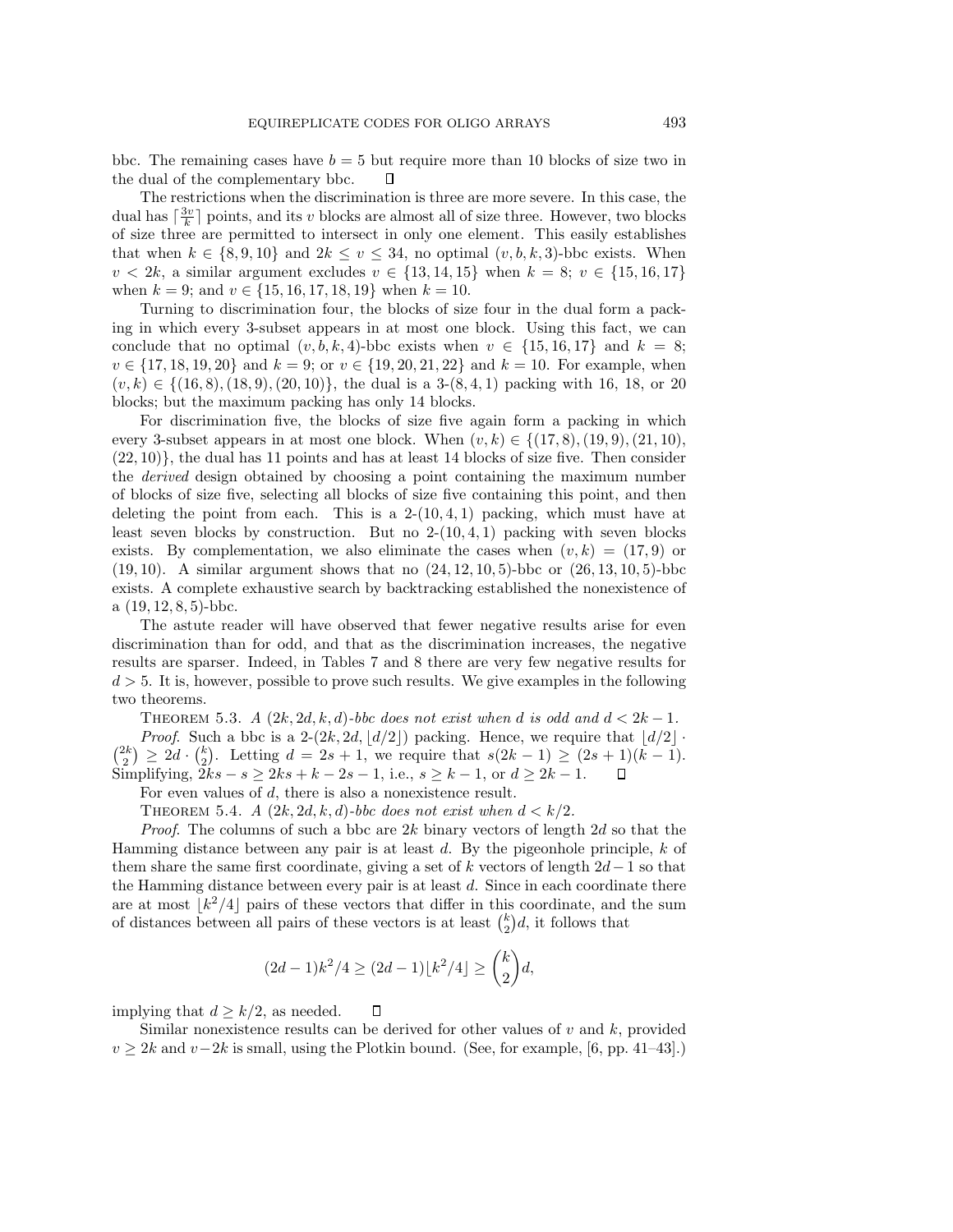TABLE 7 Existence of optimal bbc's I.

| $\boldsymbol{v}$ | k  | Existence for discrimination d, $1 \leq d \leq 40$ |             |            |             |  |
|------------------|----|----------------------------------------------------|-------------|------------|-------------|--|
|                  |    | 0000000001                                         | 1111111112  | 2222222223 | 3333333334  |  |
|                  |    | 1234567890                                         | 1234567890  | 1234567890 | 1234567890  |  |
| 9                | 8  | $+IIIIIIIII$                                       | IIIIIIIIII  | IIIIIIIIII | IIIIIIIIII  |  |
| 10               | 8  | .++IIIIIII                                         | IIIIIIIIII  | IIIIIIIIII | IIIIIIIIII  |  |
| 10               | 9  | +IIIIIIIII                                         | IIIIIIIIIII | 1111111111 | IIIIIIIIII  |  |
| 11               | 8  | Y+YIIIIII                                          | IIIIIIIIII  | IIIIIIIIII | IIIIIIIIII  |  |
| 11               | 9  | .+YIIIIIII                                         | IIIIIIIIII  | IIIIIIIIII | IIIIIIIIII  |  |
| 11               | 10 | +IIIIIIIII                                         | IIIIIIIIII  | IIIIIIIIII | IIIIIIIIII  |  |
| 12               | 8  | .++IIIIIII                                         | IIIIIIIIII  | IIIIIIIIII | IIIIIIIIII  |  |
| 12               | 9  | .++IIIIIII                                         | IIIIIIIIII  | IIIIIIIIII | IIIIIIIIII  |  |
| 12               | 10 | .++IIIIIII                                         | IIIIIIIIII  | IIIIIIIIII | IIIIIIIIII  |  |
| 13               | 8  | Y.Y+YIYII.                                         | IIIIIIIIII  | IIIIIIIIII | IIIIIIIIII  |  |
| 13               | 9  | .YY+IIIIII                                         | IIIIIIIIII  | IIIIIIIIII | IIIIIIIIII  |  |
| 13               | 10 | .Y+IIIIIII                                         | IIIIIIIIII  | IIIIIIIIII | IIIIIIIIII  |  |
| 14               | 8  | $\ldots$ YY+YY+I                                   | IIIIIIIIII  | IIIIIIIIII | IIIIIIIIII  |  |
| 14               | 9  | .YYI+YIIII                                         | IIIIIIIIII  | IIIIIIIIII | IIIIIIIIII  |  |
| 14               | 10 | .+YIIIIIII                                         | IIIIIIIIII  | IIIIIIIIII | IIIIIIIIII  |  |
| 15               | 8  | oY+YYY                                             | YIIIIIIIII  | IIIIIIIIII | IIIIIIIIII  |  |
| 15               | 9  | +Y+YIII                                            | IIIIIIIIII  | IIIIIIIIII | IIIIIIIIII  |  |
| 15               | 10 | .+.I+IIIII                                         | IIIIIIIIII  | IIIIIIIIII | IIIIIIIIII  |  |
| 16               | 8  | $\dots\dots$ +.+.+                                 | .I.I+I?I+I  | IIIIIIIIII | IIIIIIIIII  |  |
| 16               | 9  | YYY+YYY                                            | IIIIIIIIII  | IIIIIIIIII | IIIIIIIIII  |  |
| 16               | 10 | .Y.YY+YI+I                                         | IIIIIIIIIII | 1111111111 | 11111111111 |  |
| 17               | 8  | $\ldots$ . Yo+YY                                   | YIYIYIIIII  | IIIIIIIIII | IIIIIIIIII  |  |
| 17               | 9  | $\ldots$ . Yo+YY                                   | YIYIYIIIII  | IIIIIIIIII | IIIIIIIIII  |  |
| 17               | 10 | YYY+IYI                                            | IIIIIIIIII  | IIIIIIIIII | IIIIIIIIII  |  |
| 18               | 8  | +YYoIII                                            | YIIIIIIIII  | IIIIIIIIII | IIIIIIIIII  |  |
| 18               | 9  | . + . + . +                                        | .I.I.I+I?I  | ?IIIIIIIII | IIIIIIIIII  |  |
| 18               | 10 | +YYoIII                                            | YIIIIIIIII  | IIIIIIIIII | IIIIIIIIII  |  |
| 19               | 8  | Y.YY+YY                                            | IIYIIIIIII  | IIIIIIIIII | IIIIIIIIII  |  |
| 19               | 9  | $\ldots$ .ooY+Y                                    | YYYYYIIIII  | IIIIIIIIII | IIIIIIIIII  |  |
| 19               | 10 | ooY+Y                                              | YYYYYIIIII  | IIIIIIIIII | IIIIIIIIII  |  |
| 20               | 8  | +Y+YIII                                            | IIIIIIIIII  | IIIIIIIIII | IIIIIIIIII  |  |
| 20               | 9  | $\ldots$ oYoY+Y                                    | YYYIIIIIII  | IIIIIIIIII | IIIIIIIIII  |  |
| 20               | 10 | . + . + . +                                        | .I.I.I.I+I  | ?I?IIIIIII | IIIIIIIIII  |  |
| 21               | 8  | YYYY+YI                                            | YIIIIIIIII  | IIIIIIIIII | IIIIIIIIII  |  |
| 21               | 9  | Yo+YY+I                                            | YIIIIIIIII  | IIIIIIIIII | IIIIIIIIII  |  |
| 21               | 10 | $\ldots$ .0000+                                    | YYYYYYYYI   | IIIIIIIIII | IIIIIIIIII  |  |
| 22               | 8  | +YYYIII                                            | IIIIIIIIII  | IIIIIIIIII | IIIIIIIIII  |  |
| 22               | 9  | YYYYI+I                                            | YIIIIIIIIII | 1111111111 | IIIIIIIIII  |  |
| 22               | 10 | YoYo+                                              | YYYY+IYIYI  | IIIIIIIIII | IIIIIIIIII  |  |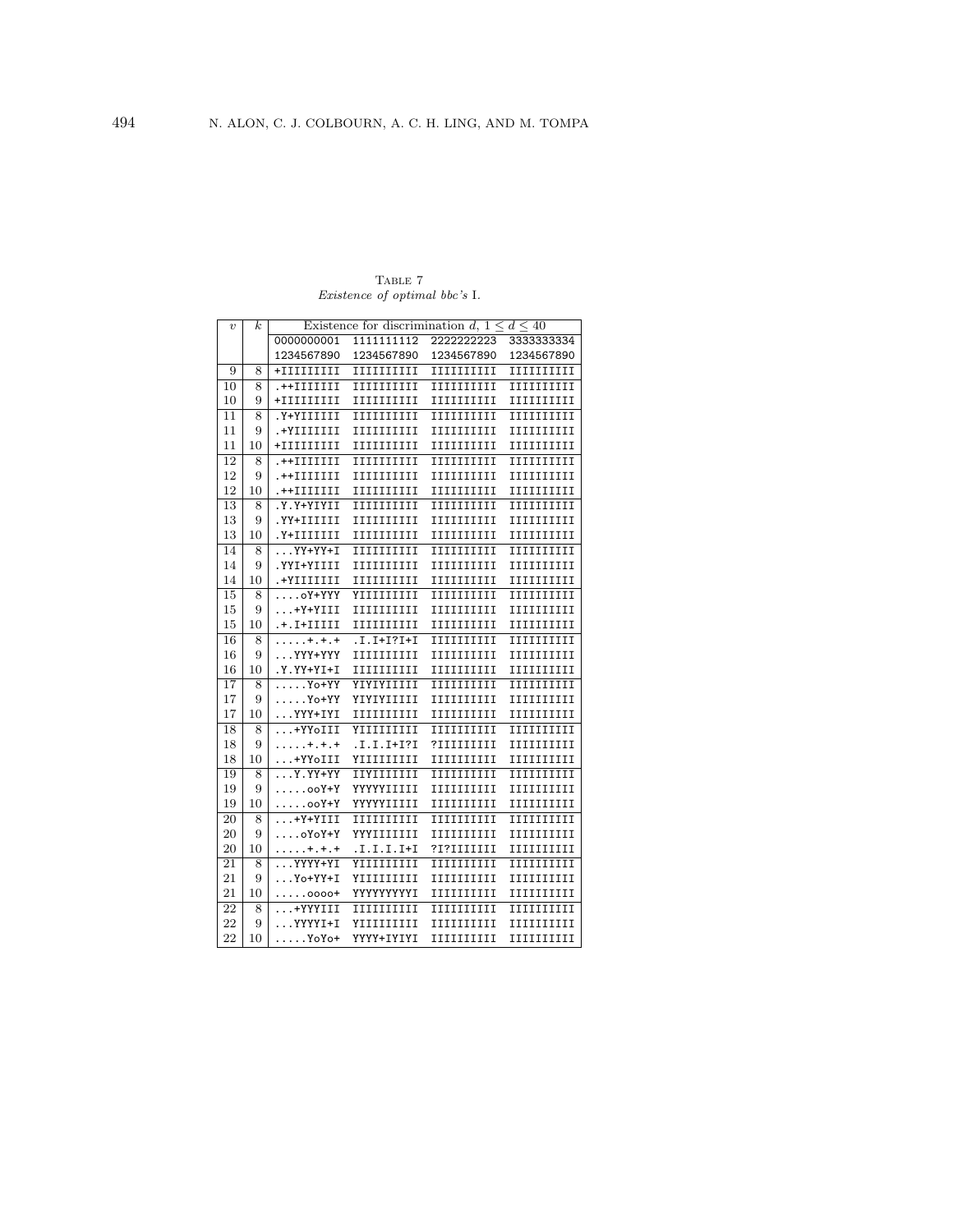TABLE  $\,$ Existence of optimal bbc's II.

| $\boldsymbol{v}$ | k  | Existence for discrimination d, $1 \leq d \leq 40$ |             |            |             |  |
|------------------|----|----------------------------------------------------|-------------|------------|-------------|--|
|                  |    | 0000000001                                         | 1111111112  | 2222222223 | 3333333334  |  |
|                  |    | 1234567890                                         | 1234567890  | 1234567890 | 1234567890  |  |
| 23               | 8  | YYYY+YY                                            | YIIIIIIIII  | IIIIIIIIII | IIIIIIIIII  |  |
| 23               | 9  | YoYYY+Y                                            | IYIIIIIIII  | IIIIIIIIII | IIIIIIIIII  |  |
| 23               | 10 | YoYYYY+                                            | YIYIIIIIII  | 1111111111 | IIIIIIIIII  |  |
| 24               | 8  | ++++III                                            | IIIIIIIIII  | IIIIIIIIII | IIIIIIIIII  |  |
| 24               | 9  | $\ldots$ YY+YI+I                                   | IIIIIIIIII  | IIIIIIIIII | IIIIIIIIII  |  |
| 24               | 10 | Y.YoIY+                                            | YYII+IYIII  | IIIIIIIIII | IIIIIIIIII  |  |
| 25               | 8  | YYYY+II                                            | IIIIIIIIII  | IIIIIIIIII | IIIIIIIIII  |  |
| 25               | 9  | YoYYY+Y                                            | YIIYIIIIII  | 1111111111 | 11111111111 |  |
| 25               | 10 | +o+YIYI                                            | 1111111111  | 1111111111 | IIIIIIIIII  |  |
| 26               | 8  | +YYYIII                                            | 1111111111  | 1111111111 | IIIIIIIIII  |  |
| 26               | 9  | YYYYI+Y                                            | YYIIIIIIII  | 1111111111 | IIIIIIIIII  |  |
| 26               | 10 | Y.YYYY+                                            | YIYI+IIIII  | IIIIIIIIII | IIIIIIIIII  |  |
| 27               | 8  | YYYY+II                                            | IIIIIIIIII  | IIIIIIIIII | IIIIIIIIII  |  |
| 27               | 9  | ++++III                                            | IIIIIIIIII  | IIIIIIIIII | IIIIIIIIII  |  |
| 27               | 10 | YYYYII+                                            | IIIIIIIIII  | IIIIIIIIII | IIIIIIIIII  |  |
| 28               | 8  | +Y+YIII                                            | 1111111111  | 1111111111 | IIIIIIIIII  |  |
| 28               | 9  | YYYYY+I                                            | 1111111111  | 1111111111 | IIIIIIIIII  |  |
| 28               | 10 | Y+YYYII                                            | IIIIIIIIII  | IIIIIIIIII | IIIIIIIIII  |  |
| 29               | 8  | .Y.YYYY+YI                                         | YIIIIIIIII  | 1111111111 | IIIIIIIIII  |  |
| 29               | 9  | YYYYI+I                                            | IIIIIIIIII  | IIIIIIIIII | IIIIIIIIII  |  |
| 29               | 10 | YYYYII+                                            | YYYIIIIIII  | IIIIIIIIII | IIIIIIIIII  |  |
| 30               | 8  | .Y.+YIIIII                                         | IIIIIIIIII  | IIIIIIIIII | IIIIIIIIII  |  |
| 30               | 9  | YY+YY+I                                            | 1111111111  | 1111111111 | IIIIIIIIII  |  |
| 30               | 10 | . ++++III                                          | IIIIIIIIII  | IIIIIIIIII | IIIIIIIIII  |  |
| 31               | 8  | YYYY+YY                                            | YIIIIIIIIII | 1111111111 | 1111111111  |  |
| 31               | 9  | YYYYI+I                                            | YIIIIIIIII  | IIIIIIIIII | IIIIIIIIII  |  |
| 31               | 10 | YYYYYY+                                            | IIIIIIIIII  | IIIIIIIIII | IIIIIIIIII  |  |
| 32               | 8  | ++++III                                            | IIIIIIIIII  | IIIIIIIIII | IIIIIIIIII  |  |
| 32               | 9  | .Y.YYYYY+I                                         | IIIIIIIIII  | IIIIIIIIII | IIIIIIIIII  |  |
| 32               | 10 | Y+YYIII                                            | IIIIIIIIII  | IIIIIIIIII | IIIIIIIIII  |  |
| 33               | 8  | .Y.YYYY+II                                         | IIIIIIIIII  | IIIIIIIIII | IIIIIIIIII  |  |
| 33               | 9  | YY+YI+I                                            | 1111111111  | IIIIIIIIII | IIIIIIIIII  |  |
| 33               | 10 | YYYYYY+                                            | IIYIIIIIII  | IIIIIIIIII | IIIIIIIIII  |  |
| 34               | 8  | Y.+YIYIII.                                         | IIIIIIIIII  | IIIIIIIIII | IIIIIIIIII  |  |
| 34               | 9  | YYYYY+I                                            | 1111111111  | 1111111111 | 1111111111  |  |
| 34               | 10 | Y+YYIII                                            | IIIIIIIIII  | IIIIIIIIII | IIIIIIIIII  |  |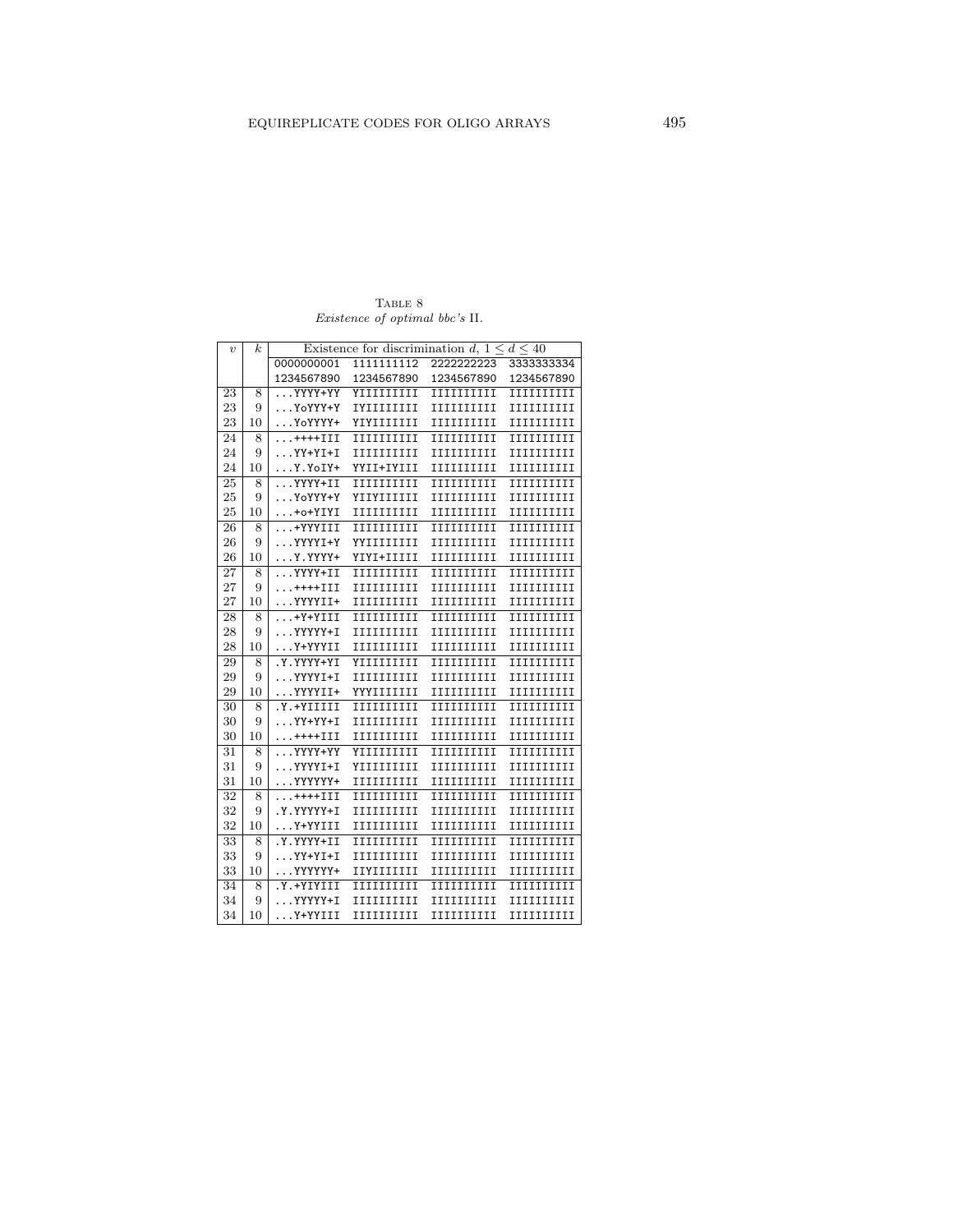Since our focus here is on cases in the range of practical interest, we do not include a detailed study of these results.

**6. Existence of optimal bbc's.** We summarize the existence results for equireplicate optimal bbc's in the range of primary interest for the oligo array application. We can assume that addition is applied to all of the basic designs produced. Then it is an easy matter to verify that all but a handful of parameter sets are settled. When  $k \in \{8, 9, 10\}$  and  $k < v \leq 34$ , we have established existence or nonexistence in all but five cases, namely, when  $(v, k, d)$  is one of  $(16, 8, 17)$ ,  $(18, 9, 19)$ ,  $(18, 9, 21)$ ,  $(20, 10, 21)$ , or  $(20, 10, 23)$ .

In [3], we develop a hillclimbing method which is remarkably successful at producing bbc's, even optimal ones. Indeed, when the bbc is not equireplicate, we succeeded in producing a large number of base designs. In Tables 7 and 8, we give a statement of the current result for all parameter sets with  $k \in \{8, 9, 10\}$  and  $k < v < 34$ . The encoding is as follows: + denotes the existence of an optimal equireplicate bbc, which is described in this paper; ? denotes an unsettled equireplicate case; . denotes a parameter set for which nonexistence of any optimal bbc has been established; Y denotes a nonequireplicate optimal bbc, found using the algorithm from [3]; and o denotes an unsettled nonequireplicate case. The majority of entries are obtained by addition of bbc's with smaller discrimination; a construction of this type is denoted by I, for "implied." Note that sometimes an optimal bbc can be implied by the addition of two nonequireplicate optimal bbc's.

We present the status only for  $1 \leq d \leq 40$ , but it can easily be established that existence is implied for all  $d \geq 40$  for all parameter sets in our range, using addition.

The practical consequence of this is that for large discrimination, the problem appears to become easier. However, only through the direct and computational constructions for small discrimination have we been able to establish such a strong existence result.

**7. Concluding remarks.** Optimal balanced binary codes appear, at first glance, to require strong balance conditions leading to designs. Indeed, when  $v = 2k$ , the conditions are quite severe and do require the pair-balance condition of balanced incomplete block designs. However, when  $v$  is not near  $2k$ , the packing conditions that are required appear to be much less restrictive than do the conditions on block sizes and replication numbers. This is the primary reason that the approach here of constructing the required packings directly appears more fruitful than the approach of starting with block designs and applying simple transformations.

One might expect that the nonequireplicate cases would be easier in view of the increased flexibility in choosing replication numbers. In [3], we exploit this flexibility to develop an heuristic search technique that is very successful.

While we have focused in this paper on cases in the range of practical interest, we expect that similar conclusions and techniques arise more generally in the existence of bbc's.

**Acknowledgments.** Thanks to Jeff Dinitz, Vic Klee, Don Kreher, Esther Lamken, and Rimli Sengupta for helpful suggestions.

## REFERENCES

[1] T. Beth, D. Jungnickel, and H. Lenz, Design Theory, Cambridge University Press, Cambridge, UK, 1986.